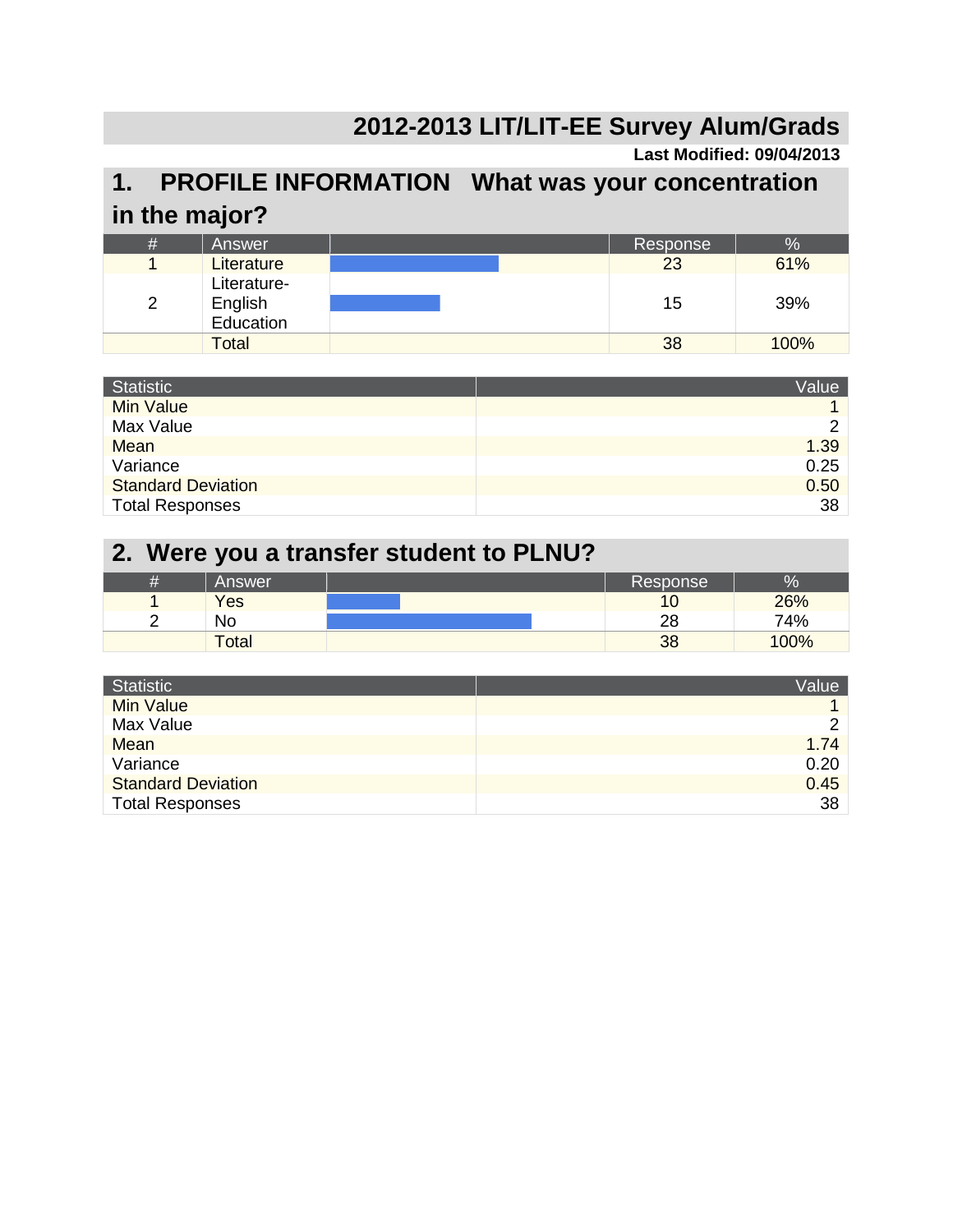|                | 3. From which type of instute did you transfer? |  |                |       |  |  |  |  |
|----------------|-------------------------------------------------|--|----------------|-------|--|--|--|--|
| #              | Answer                                          |  | Response       | $\%$  |  |  |  |  |
| $\overline{1}$ | California<br>community<br>college              |  | $\overline{4}$ | 57%   |  |  |  |  |
| $\overline{2}$ | California<br>state college                     |  | 1              | 14%   |  |  |  |  |
| 3              | California<br>private college                   |  | $\overline{0}$ | 0%    |  |  |  |  |
| $\overline{4}$ | California UC<br>System                         |  |                | 14%   |  |  |  |  |
| 5              | out-of-state<br>community<br>college            |  | $\Omega$       | 0%    |  |  |  |  |
| 6              | out-of-state<br>private college                 |  | $\overline{0}$ | $0\%$ |  |  |  |  |
| $\overline{7}$ | out-of-state<br>public college                  |  |                | 14%   |  |  |  |  |
|                | <b>Total</b>                                    |  | $\overline{7}$ | 100%  |  |  |  |  |

| Statistic                 | Value |
|---------------------------|-------|
| <b>Min Value</b>          |       |
| Max Value                 |       |
| Mean                      | 2.43  |
| Variance                  | 5.29  |
| <b>Standard Deviation</b> | 2.30  |
| <b>Total Responses</b>    |       |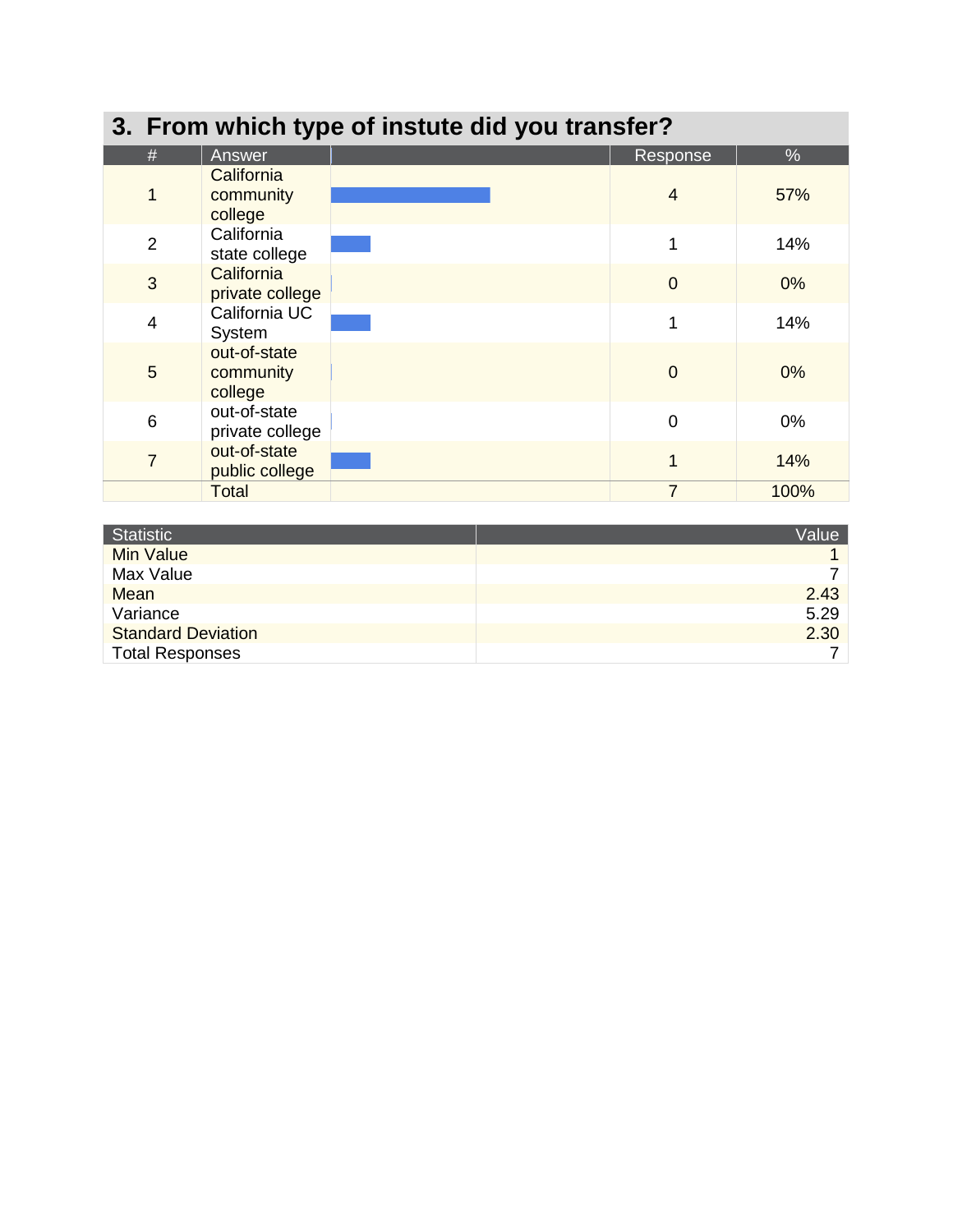## **4. Please indicate the month and year of your graduation:**

| <b>June 1990</b><br>May 2006<br><b>May 2001</b><br><b>June 1987</b><br><b>May 2009</b><br><b>June 1997</b><br><b>May 2006</b><br>06-1994<br><b>May 2008</b><br>May 1991<br><b>June 1992</b><br>December 2004<br>December 2008<br><b>June 1987</b><br>May 2012<br>May 2008<br>Dec. 2005<br>May 2011<br><b>June 1994</b><br><b>May 994</b><br><b>June 1992</b><br>May 2009<br>05/2011<br>May 2005<br><b>June 1990</b><br>May 2011<br>May, 2009<br>May 2002<br><b>May 2010</b><br>May 2011<br><b>May 2008</b> | <b>Text Response</b> |
|------------------------------------------------------------------------------------------------------------------------------------------------------------------------------------------------------------------------------------------------------------------------------------------------------------------------------------------------------------------------------------------------------------------------------------------------------------------------------------------------------------|----------------------|
|                                                                                                                                                                                                                                                                                                                                                                                                                                                                                                            |                      |
|                                                                                                                                                                                                                                                                                                                                                                                                                                                                                                            |                      |
|                                                                                                                                                                                                                                                                                                                                                                                                                                                                                                            |                      |
|                                                                                                                                                                                                                                                                                                                                                                                                                                                                                                            |                      |
|                                                                                                                                                                                                                                                                                                                                                                                                                                                                                                            |                      |
|                                                                                                                                                                                                                                                                                                                                                                                                                                                                                                            |                      |
|                                                                                                                                                                                                                                                                                                                                                                                                                                                                                                            |                      |
|                                                                                                                                                                                                                                                                                                                                                                                                                                                                                                            |                      |
|                                                                                                                                                                                                                                                                                                                                                                                                                                                                                                            |                      |
|                                                                                                                                                                                                                                                                                                                                                                                                                                                                                                            |                      |
|                                                                                                                                                                                                                                                                                                                                                                                                                                                                                                            |                      |
|                                                                                                                                                                                                                                                                                                                                                                                                                                                                                                            |                      |
|                                                                                                                                                                                                                                                                                                                                                                                                                                                                                                            |                      |
|                                                                                                                                                                                                                                                                                                                                                                                                                                                                                                            |                      |
|                                                                                                                                                                                                                                                                                                                                                                                                                                                                                                            |                      |
|                                                                                                                                                                                                                                                                                                                                                                                                                                                                                                            |                      |
|                                                                                                                                                                                                                                                                                                                                                                                                                                                                                                            |                      |
|                                                                                                                                                                                                                                                                                                                                                                                                                                                                                                            |                      |
|                                                                                                                                                                                                                                                                                                                                                                                                                                                                                                            |                      |
|                                                                                                                                                                                                                                                                                                                                                                                                                                                                                                            |                      |
|                                                                                                                                                                                                                                                                                                                                                                                                                                                                                                            |                      |
|                                                                                                                                                                                                                                                                                                                                                                                                                                                                                                            |                      |
|                                                                                                                                                                                                                                                                                                                                                                                                                                                                                                            |                      |
|                                                                                                                                                                                                                                                                                                                                                                                                                                                                                                            |                      |
|                                                                                                                                                                                                                                                                                                                                                                                                                                                                                                            |                      |
|                                                                                                                                                                                                                                                                                                                                                                                                                                                                                                            |                      |
|                                                                                                                                                                                                                                                                                                                                                                                                                                                                                                            |                      |
|                                                                                                                                                                                                                                                                                                                                                                                                                                                                                                            |                      |
|                                                                                                                                                                                                                                                                                                                                                                                                                                                                                                            |                      |
|                                                                                                                                                                                                                                                                                                                                                                                                                                                                                                            |                      |
|                                                                                                                                                                                                                                                                                                                                                                                                                                                                                                            |                      |

| $\sim$<br><b>MSIIL</b><br>œ |  |
|-----------------------------|--|
| <b>Total Responses</b>      |  |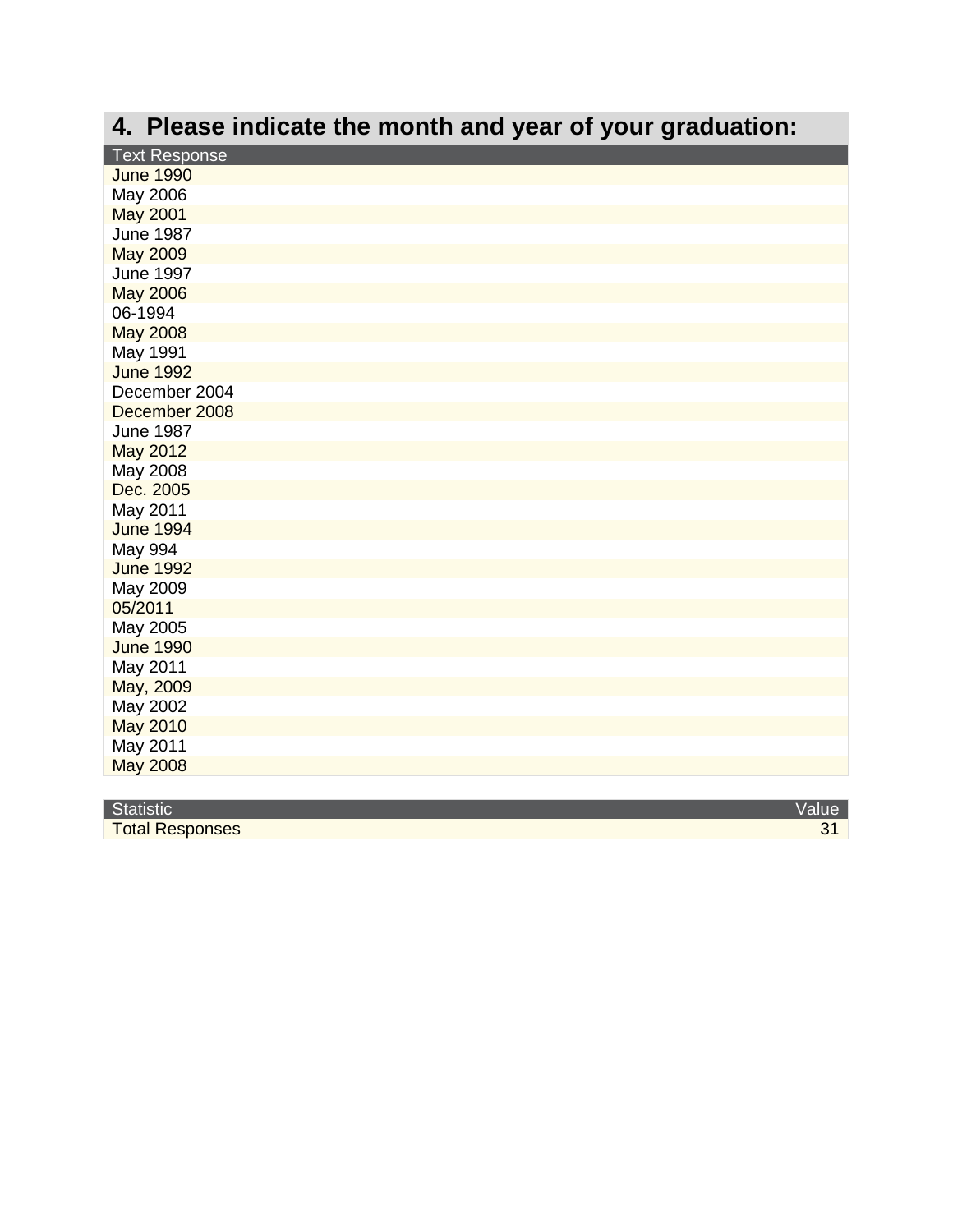## **5. If you had a minor or dual major, please note it here:**

| <b>Text Response</b>                                                                     |       |
|------------------------------------------------------------------------------------------|-------|
| <b>Music</b>                                                                             |       |
| Music minor                                                                              |       |
| <b>History minor</b>                                                                     |       |
| none                                                                                     |       |
| N/A                                                                                      |       |
| English education                                                                        |       |
| n/a                                                                                      |       |
| Dual major - Business                                                                    |       |
| <b>None</b>                                                                              |       |
| <b>Libral Studies</b>                                                                    |       |
| Journalism and pre-med                                                                   |       |
| none                                                                                     |       |
| Sociology                                                                                |       |
| No minor or dual major                                                                   |       |
| no                                                                                       |       |
| <b>Women's Studies</b>                                                                   |       |
| I didn't have either of these, yet the survey prevented me from continuing until I wrote |       |
| something. Work on "if, then" questions.                                                 |       |
| n/a                                                                                      |       |
| Philosophy                                                                               |       |
| no                                                                                       |       |
| <b>None</b>                                                                              |       |
| N/A                                                                                      |       |
| <b>None</b>                                                                              |       |
| n/a                                                                                      |       |
| <b>None</b>                                                                              |       |
| Writing                                                                                  |       |
| <b>Na</b>                                                                                |       |
| Na                                                                                       |       |
| n/a                                                                                      |       |
| none                                                                                     |       |
| no                                                                                       |       |
|                                                                                          |       |
| <b>Statistic</b>                                                                         | Value |

| <b>Statistic</b>       | value |
|------------------------|-------|
| <b>Total Responses</b> |       |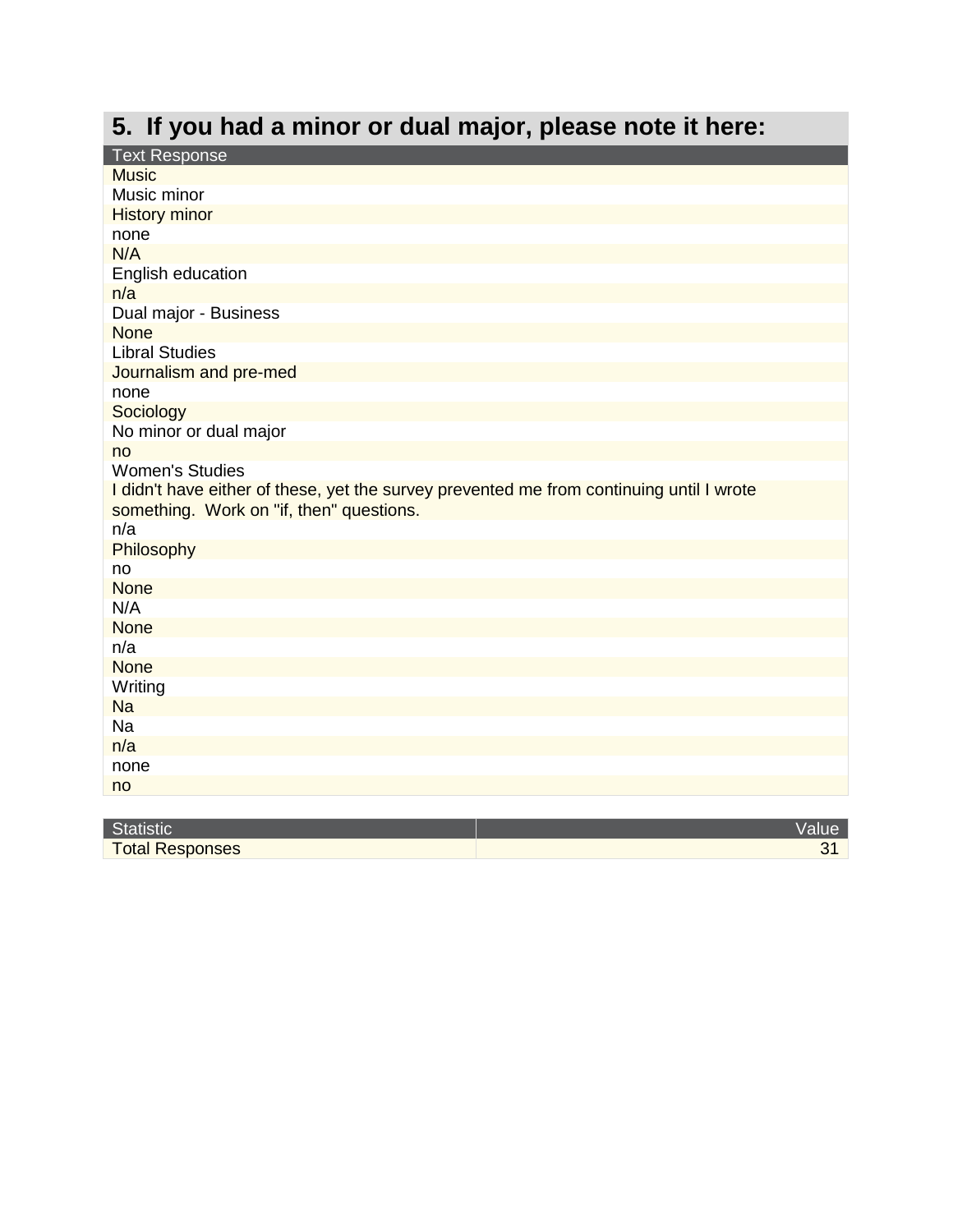#### **6. PROGRAM LEARNING OUTCOMES: LITERATURE/LITERATURE-ENGLISH EDUCATION How effectively have your literature courses equipped you to demonstrate reading practices that make connections between the literature studies our contemporary world: (PLO 1)**

| # | Question                                                                                             | <b>Not</b><br>effectively | Somewhat<br>ineffectively | Somewhat<br>effectively | Very<br>effectively | Total<br><b>Responses</b> | Mean |
|---|------------------------------------------------------------------------------------------------------|---------------------------|---------------------------|-------------------------|---------------------|---------------------------|------|
|   | in our contemporary<br>society?                                                                      | $\overline{0}$            | $\overline{2}$            | 12                      | 17                  | 31                        | 3.48 |
| 2 | in your personal<br>journey?                                                                         | $\overline{0}$            | $\overline{0}$            |                         | 24                  | 31                        | 3.77 |
| 3 | in your personal<br>relationships, i.e.,<br>family, friends,<br>acquaintances, co-<br>workers, etc.? | $\Omega$                  |                           | 12                      | 18                  | 31                        | 3.55 |
| 4 | in your<br>awareness/appreciation<br>of race, class,<br>sexuality, gender and<br>disability issues?  |                           | 3                         | 8                       | 19                  | 31                        | 3.45 |

| <b>Statistic</b>                    | in our<br>contemporary<br>society? | in your<br>personal<br>journey? | in your personal<br>relationships,<br>i.e., family,<br>friends,<br>acquaintances,<br>co-workers,<br>etc.? | in your<br>awareness/appreciation<br>of race, class,<br>sexuality, gender and<br>disability issues? |
|-------------------------------------|------------------------------------|---------------------------------|-----------------------------------------------------------------------------------------------------------|-----------------------------------------------------------------------------------------------------|
| <b>Min Value</b>                    | 2                                  | 3                               | 2                                                                                                         |                                                                                                     |
| Max Value                           | 4                                  | 4                               | 4                                                                                                         | 4                                                                                                   |
| Mean                                | 3.48                               | 3.77                            | 3.55                                                                                                      | 3.45                                                                                                |
| Variance                            | 0.39                               | 0.18                            | 0.32                                                                                                      | 0.66                                                                                                |
| <b>Standard</b><br><b>Deviation</b> | 0.63                               | 0.43                            | 0.57                                                                                                      | 0.81                                                                                                |
| Total<br>Responses                  | 31                                 | 31                              | 31                                                                                                        | 31                                                                                                  |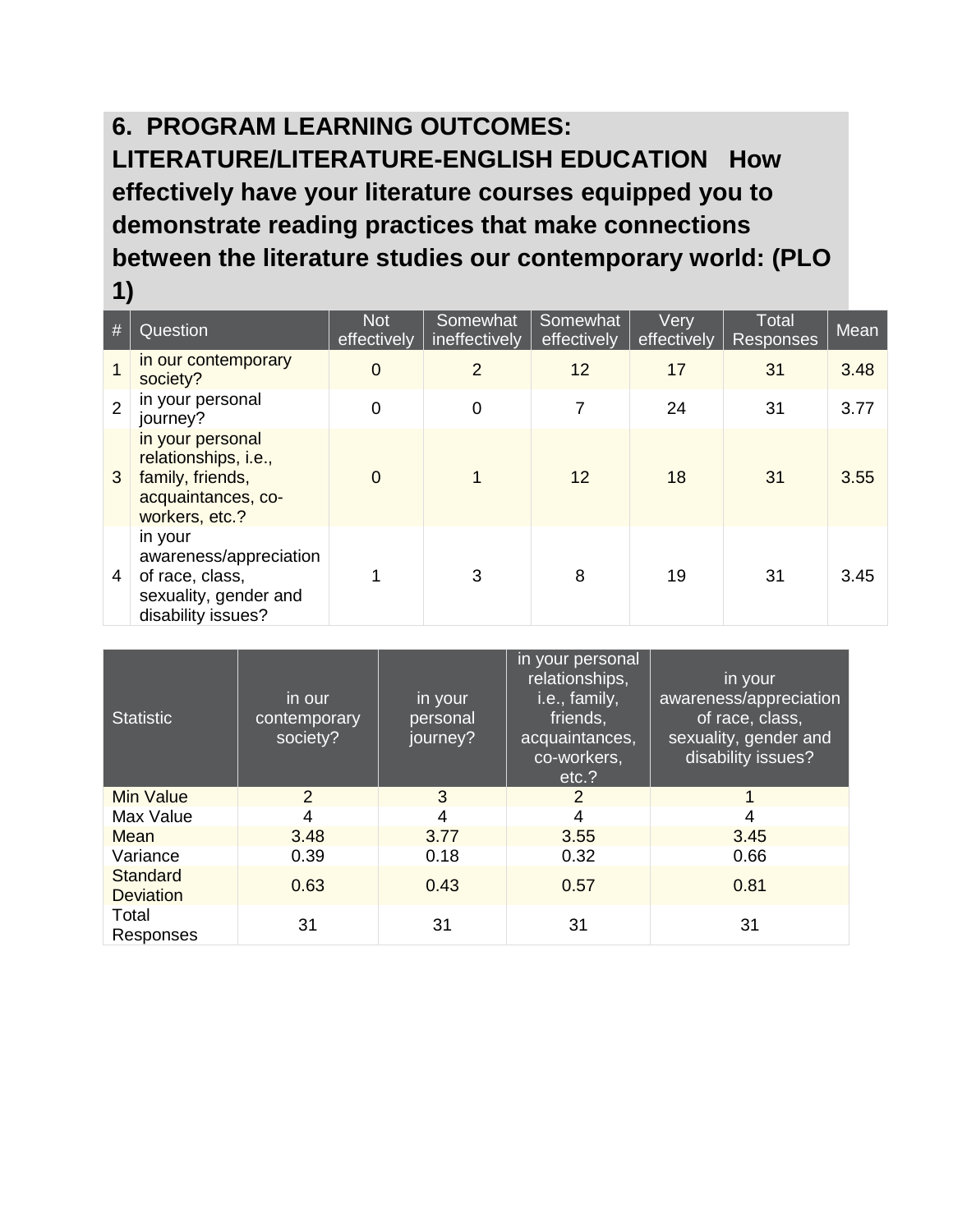#### **7. How effectively have your literature courses equipped you to identify and articulate the characteristics of literary-historical periods: dates, styles, and authors: (PLO 2)**

| $\#$           | Question                                                                                                                                                                                           | <b>Not</b><br>effectively | Somewhat<br>ineffectively | Somewhat<br>effectively | Very<br>effectively | Total<br>Responses | Mean |
|----------------|----------------------------------------------------------------------------------------------------------------------------------------------------------------------------------------------------|---------------------------|---------------------------|-------------------------|---------------------|--------------------|------|
| $\overline{1}$ | Can you identify<br>and articulate<br>characteristics of<br>literary-historical<br>movements and<br>authors?                                                                                       | $\overline{0}$            | 3                         | 16                      | 12                  | 31                 | 3.29 |
| $\overline{2}$ | Can you correctly<br>identify literary/<br>historical periods<br>chronologically?                                                                                                                  | $\mathbf{1}$              | 5                         | 16                      | 9                   | 31                 | 3.06 |
| 3              | Can you<br>correctly/adequately<br>describe the<br>differing styles of<br>writing in various<br>literary periods?                                                                                  | $\overline{1}$            | 3                         | 17                      | 10                  | 31                 | 3.16 |
| 4              | Can you correctly<br>identify several of<br>the major authors of<br>a given literary<br>period?                                                                                                    | $\mathbf{1}$              | $\overline{2}$            | 12                      | 16                  | 31                 | 3.39 |
| 5              | How effectively<br>does your<br>knowledge of<br>literary-historical<br>eras impact your<br>ongoing reading<br>practices?                                                                           | $\mathbf{1}$              | $6\phantom{1}6$           | 11                      | 13                  | 31                 | 3.16 |
| 6              | How effectively did<br>your major expose<br>you to a breadth of<br>coverage of literary<br>works from many<br>different literary<br>periods (world,<br>British, American,<br>post-colonial, etc.)? | $\overline{0}$            | $\overline{4}$            | 11                      | 16                  | 31                 | 3.39 |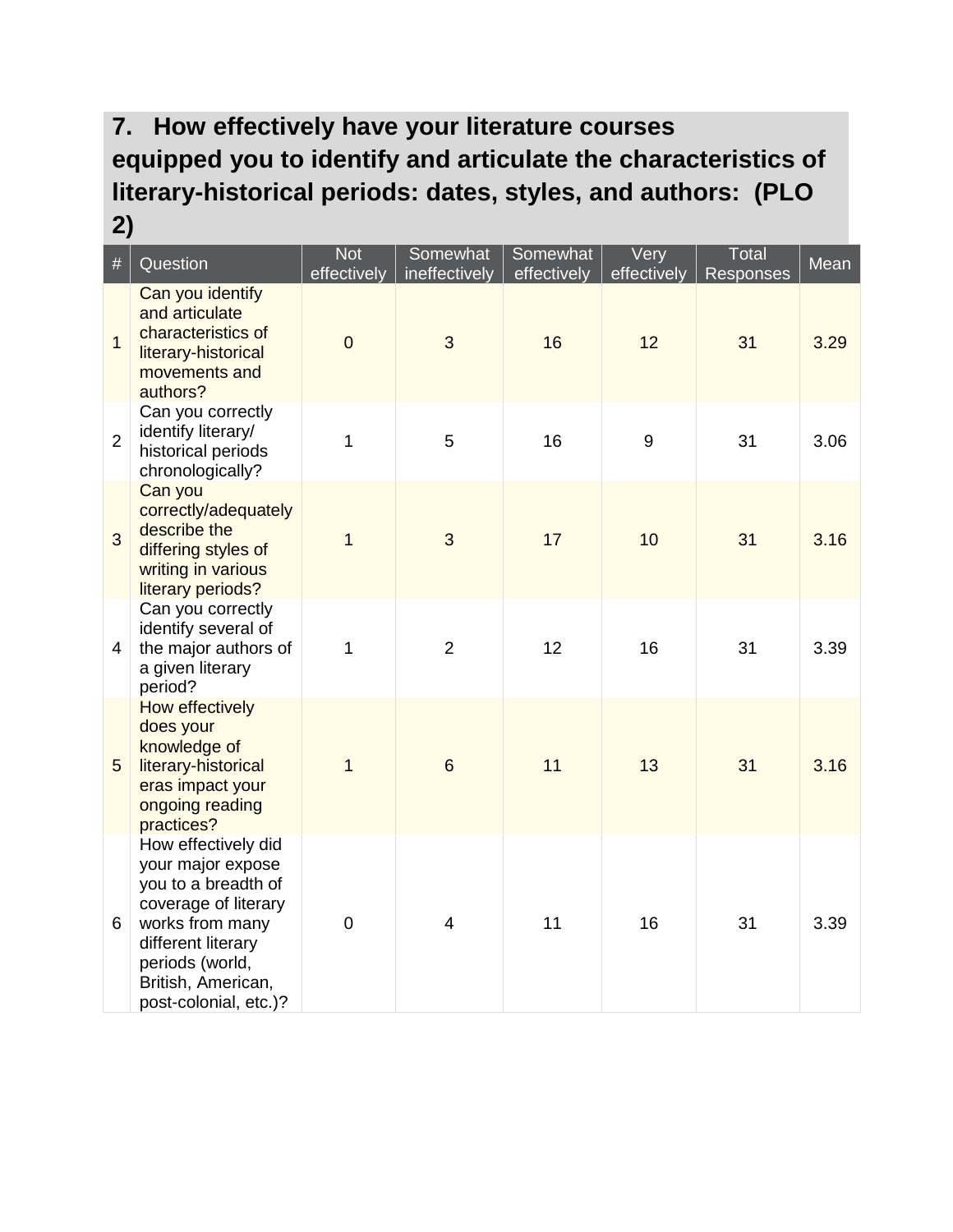| <b>Statistic</b>                    | Can you<br>identify and<br>articulate<br>characteristics<br>of literary-<br>historical<br>movements<br>and authors? | Can you<br>correctly<br>identify literary/<br>historical<br>periods<br>chronologically? | Can you<br>correctly/adequately<br>describe the<br>differing styles of<br>writing in various<br>literary periods? | Can you<br>correctly<br>identify<br>several<br>of the<br>major<br>authors<br>of a<br>given<br>literary<br>period? | How<br>effectively<br>does your<br>knowledge<br>of literary-<br>historical<br>eras<br>impact<br>your<br>ongoing<br>reading<br>practices? | How<br>effectively<br>did your<br>major<br>expose<br>you to a<br>breadth of<br>coverage<br>of literary<br>works<br>from<br>many<br>different<br>literary<br>periods<br>(world,<br>British,<br>American,<br>post-<br>colonial,<br>$etc.$ )? |
|-------------------------------------|---------------------------------------------------------------------------------------------------------------------|-----------------------------------------------------------------------------------------|-------------------------------------------------------------------------------------------------------------------|-------------------------------------------------------------------------------------------------------------------|------------------------------------------------------------------------------------------------------------------------------------------|--------------------------------------------------------------------------------------------------------------------------------------------------------------------------------------------------------------------------------------------|
| <b>Min Value</b>                    | $\overline{2}$                                                                                                      |                                                                                         | 1                                                                                                                 | 1                                                                                                                 | 1                                                                                                                                        | $\overline{2}$                                                                                                                                                                                                                             |
| Max Value                           | 4                                                                                                                   | 4                                                                                       | 4                                                                                                                 | 4                                                                                                                 | 4                                                                                                                                        | $\overline{4}$                                                                                                                                                                                                                             |
| Mean                                | 3.29                                                                                                                | 3.06                                                                                    | 3.16                                                                                                              | 3.39                                                                                                              | 3.16                                                                                                                                     | 3.39                                                                                                                                                                                                                                       |
| Variance                            | 0.41                                                                                                                | 0.60                                                                                    | 0.54                                                                                                              | 0.58                                                                                                              | 0.74                                                                                                                                     | 0.51                                                                                                                                                                                                                                       |
| <b>Standard</b><br><b>Deviation</b> | 0.64                                                                                                                | 0.77                                                                                    | 0.73                                                                                                              | 0.76                                                                                                              | 0.86                                                                                                                                     | 0.72                                                                                                                                                                                                                                       |
| Total<br>Responses                  | 31                                                                                                                  | 31                                                                                      | 31                                                                                                                | 31                                                                                                                | 31                                                                                                                                       | 31                                                                                                                                                                                                                                         |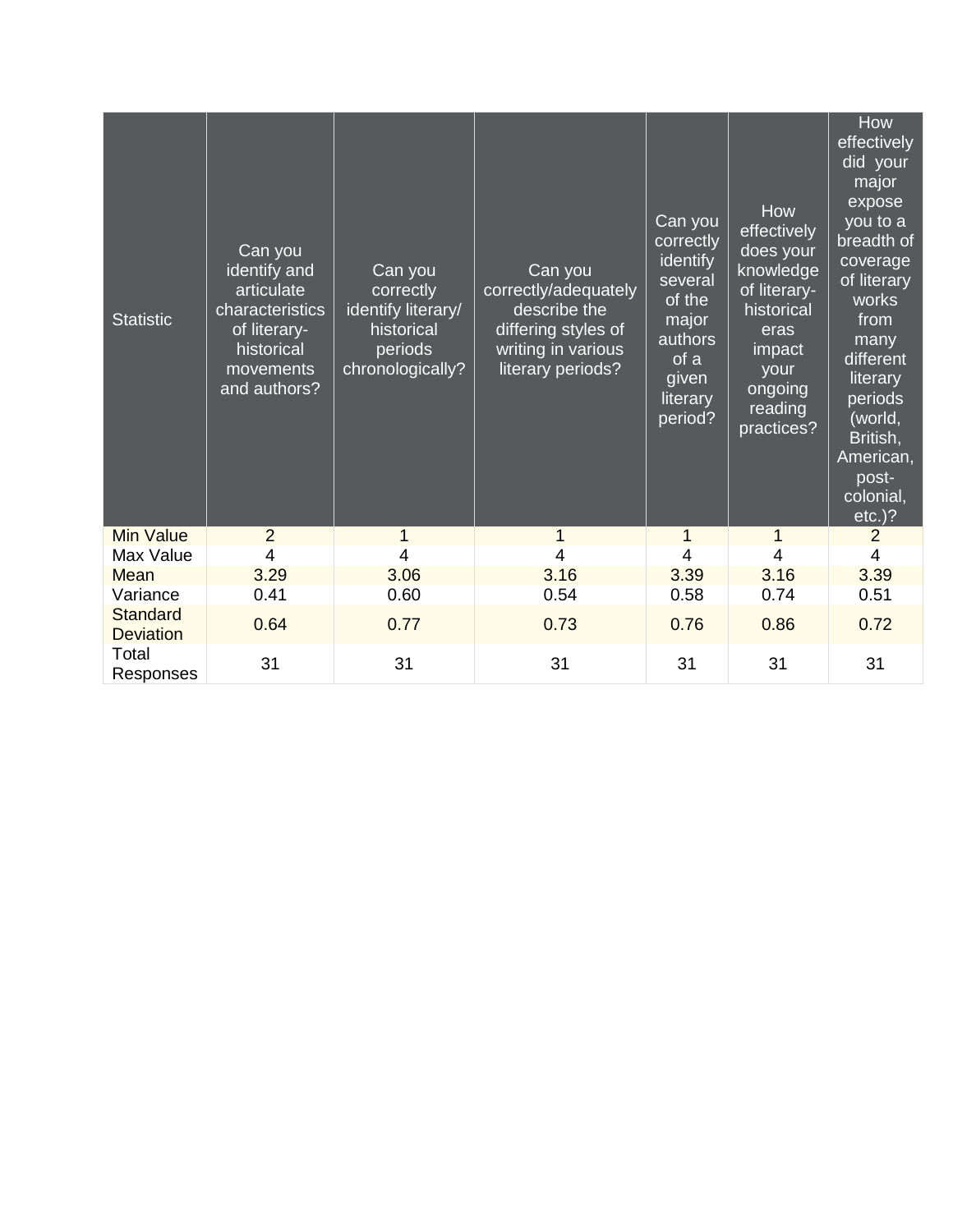#### **8. When you read all types of texts, to what extent can you demonstrate knowledge of major literary-theoretical perspectives and terminology: (PLO3)**

| $\#$           | Question                                                                                                    | <b>Never</b>   | <b>Sometimes</b> | Often | Frequently | <b>Total</b><br>Responses | Mean |
|----------------|-------------------------------------------------------------------------------------------------------------|----------------|------------------|-------|------------|---------------------------|------|
| 1              | Do you<br>question what<br>you are<br>reading from<br>specific<br>literary-<br>theoretical<br>perspectives? | 3              | 9                | 10    | 9          | 31                        | 2.81 |
| $\overline{2}$ | Does your<br>knowledge of<br>literary theory<br>help you gain<br>insight into<br>texts?                     | $\overline{1}$ | 8                | 8     | 14         | 31                        | 3.13 |
| 3              | Is your<br>reading<br>enhanced by<br>your<br>understanding<br>of literary<br>terms?                         | $\overline{0}$ | $6\phantom{1}$   | 16    | 9          | 31                        | 3.10 |
| $\overline{4}$ | Are you<br>equipped to<br>identify and<br>understand<br>literary<br>theories and<br>terms?                  | $\overline{0}$ | 10               | 11    | 10         | 31                        | 3.00 |

| <b>Statistic</b>                    | Do you question<br>what you are<br>reading from<br>specific literary-<br>theoretical<br>perspectives? | Does your<br>knowledge of<br>literary theory<br>help you gain<br>insight into<br>texts? | Is your reading<br>enhanced by<br>your<br>understanding of<br>literary terms? | Are you<br>equipped to<br>identify and<br>understand<br>literary theories<br>and terms? |  |
|-------------------------------------|-------------------------------------------------------------------------------------------------------|-----------------------------------------------------------------------------------------|-------------------------------------------------------------------------------|-----------------------------------------------------------------------------------------|--|
| <b>Min Value</b>                    |                                                                                                       |                                                                                         | $\overline{2}$                                                                | 2                                                                                       |  |
| Max Value                           |                                                                                                       |                                                                                         | 4                                                                             |                                                                                         |  |
| Mean                                | 2.81                                                                                                  | 3.13                                                                                    | 3.10                                                                          | 3.00                                                                                    |  |
| Variance                            | 0.96                                                                                                  | 0.85                                                                                    | 0.49                                                                          | 0.67                                                                                    |  |
| <b>Standard</b><br><b>Deviation</b> | 0.98                                                                                                  | 0.92                                                                                    | 0.70                                                                          | 0.82                                                                                    |  |
| <b>Total Responses</b>              | 31                                                                                                    | 31                                                                                      | 31                                                                            | 31                                                                                      |  |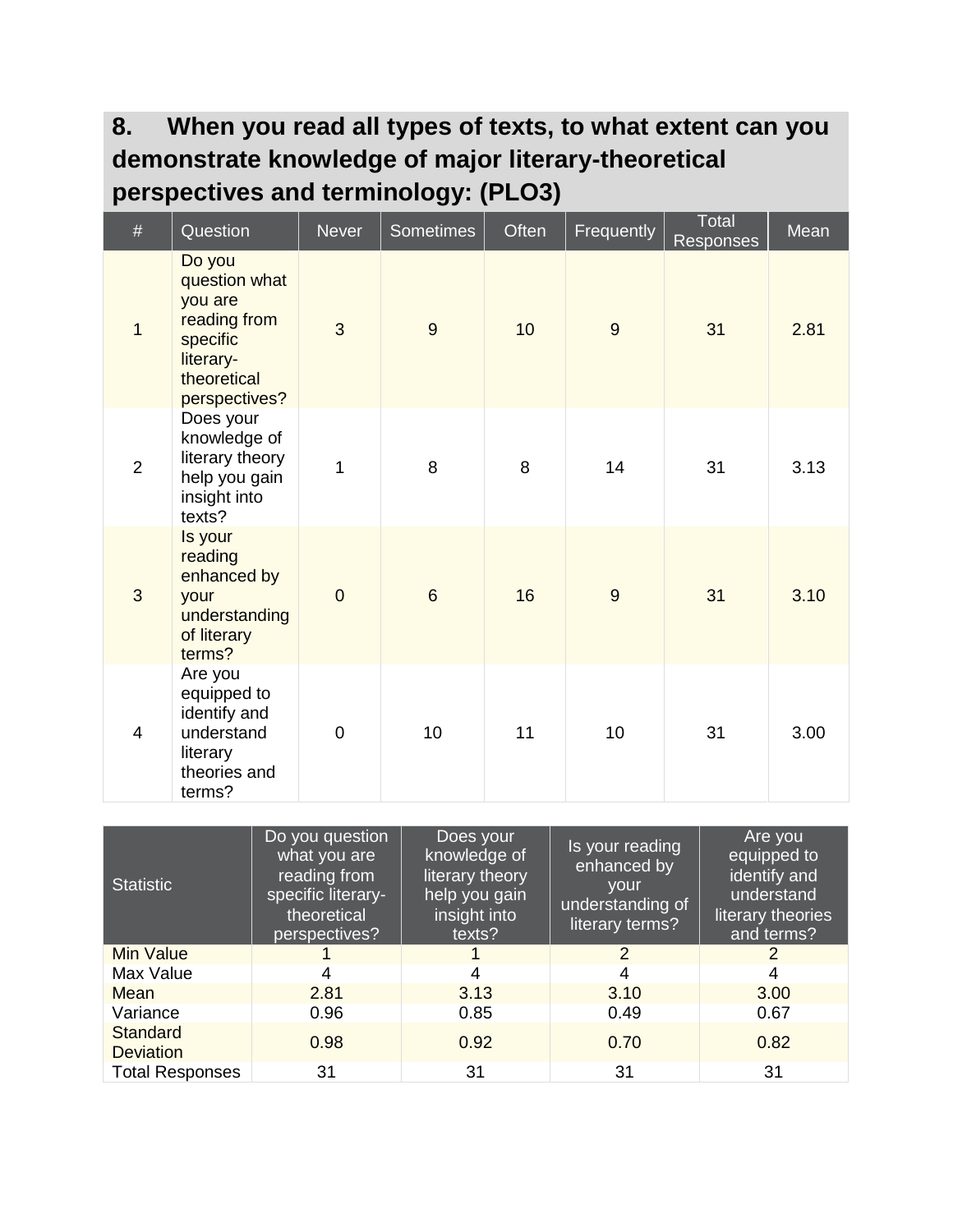#### **9. How effectively have your linguistics courses equipped you to articulate the difference between a traditional pedagogical and a modern linguistics notion of language: (PLO 4)**

| $\#$           | Question                                                                                                                                                                                                                                                                                                                                 | <b>Not</b><br>effectively | Somewhat<br>ineffectively | Somewhat<br>effectively | Very<br>effectively | Total<br><b>Responses</b> | Mean |
|----------------|------------------------------------------------------------------------------------------------------------------------------------------------------------------------------------------------------------------------------------------------------------------------------------------------------------------------------------------|---------------------------|---------------------------|-------------------------|---------------------|---------------------------|------|
| $\mathbf{1}$   | Upon<br>hearing or<br>reading a<br>non-<br>standard<br>discourse<br>(e.g., a<br>street<br>dialect<br>used with<br>peers),<br>how<br>effectively<br>would you<br>be to<br>respond<br>from a<br>modern<br>linguist's<br>point of<br>view,<br>citing the<br>legitimacy<br>of word<br>choice<br>and<br>structures<br>within that<br>context? | 5                         | $\overline{7}$            | 11                      | $\bf 8$             | 31                        | 2.71 |
| $\overline{2}$ | How<br>effectively<br>have your<br>linguistics<br>courses<br>enabled<br>you to<br>recognize<br>that there<br>are<br>multiple<br>legitimate<br>linguistic                                                                                                                                                                                 | $\overline{2}$            | 5                         | $\boldsymbol{9}$        | 15                  | 31                        | 3.19 |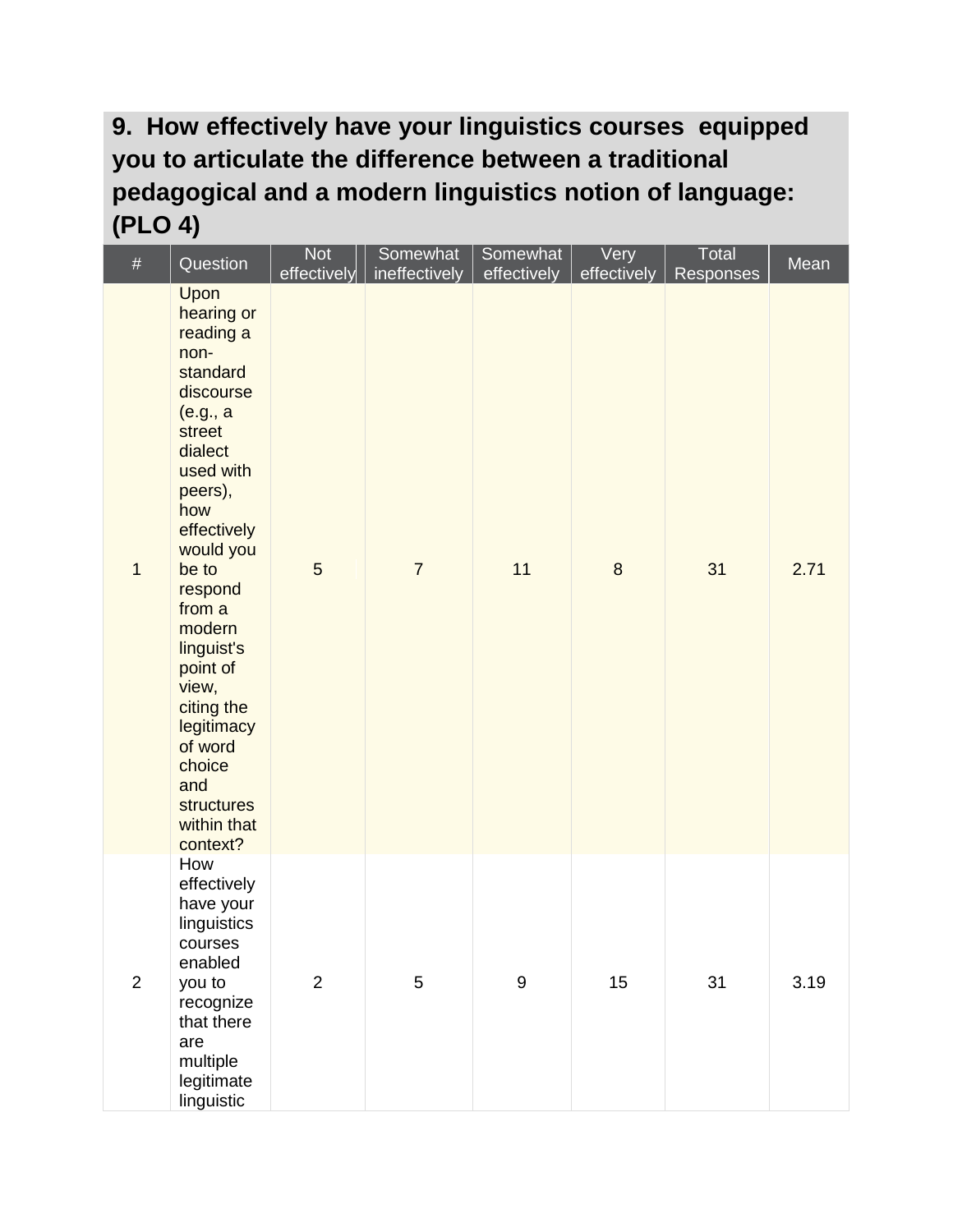|   | ways of<br>expressing<br>a thought<br>in a<br>language?                                                                               |   |                |    |    |    |      |
|---|---------------------------------------------------------------------------------------------------------------------------------------|---|----------------|----|----|----|------|
| 3 | How<br>effectively<br>have your<br>linguistics<br>courses<br>been in<br>giving you<br>a strong<br>knowledge<br>of English<br>grammar? | 2 | $\overline{4}$ | 11 | 14 | 31 | 3.19 |

| <b>Statistic</b>          | Upon hearing or<br>reading a non-<br>standard discourse<br>(e.g., a street dialect<br>used with peers), how<br>effectively would you<br>be to respond from a<br>modern linguist's<br>point of view, citing<br>the legitimacy of word<br>choice and structures<br>within that context? | How effectively have<br>your linguistics<br>courses enabled you<br>to recognize that<br>there are multiple<br>legitimate linguistic<br>ways of expressing a<br>thought in a<br>language? | How effectively have<br>your linguistics<br>courses been in<br>giving you a strong<br>knowledge of English<br>grammar? |  |
|---------------------------|---------------------------------------------------------------------------------------------------------------------------------------------------------------------------------------------------------------------------------------------------------------------------------------|------------------------------------------------------------------------------------------------------------------------------------------------------------------------------------------|------------------------------------------------------------------------------------------------------------------------|--|
| <b>Min Value</b>          |                                                                                                                                                                                                                                                                                       |                                                                                                                                                                                          |                                                                                                                        |  |
| Max Value                 | 4                                                                                                                                                                                                                                                                                     | 4                                                                                                                                                                                        | 4                                                                                                                      |  |
| 2.71<br>Mean              |                                                                                                                                                                                                                                                                                       | 3.19                                                                                                                                                                                     | 3.19                                                                                                                   |  |
| Variance                  | 1.08                                                                                                                                                                                                                                                                                  | 0.89                                                                                                                                                                                     | 0.83                                                                                                                   |  |
| <b>Standard Deviation</b> | 1.04                                                                                                                                                                                                                                                                                  | 0.95                                                                                                                                                                                     | 0.91                                                                                                                   |  |
| <b>Total Responses</b>    | 31                                                                                                                                                                                                                                                                                    | 31                                                                                                                                                                                       | 31                                                                                                                     |  |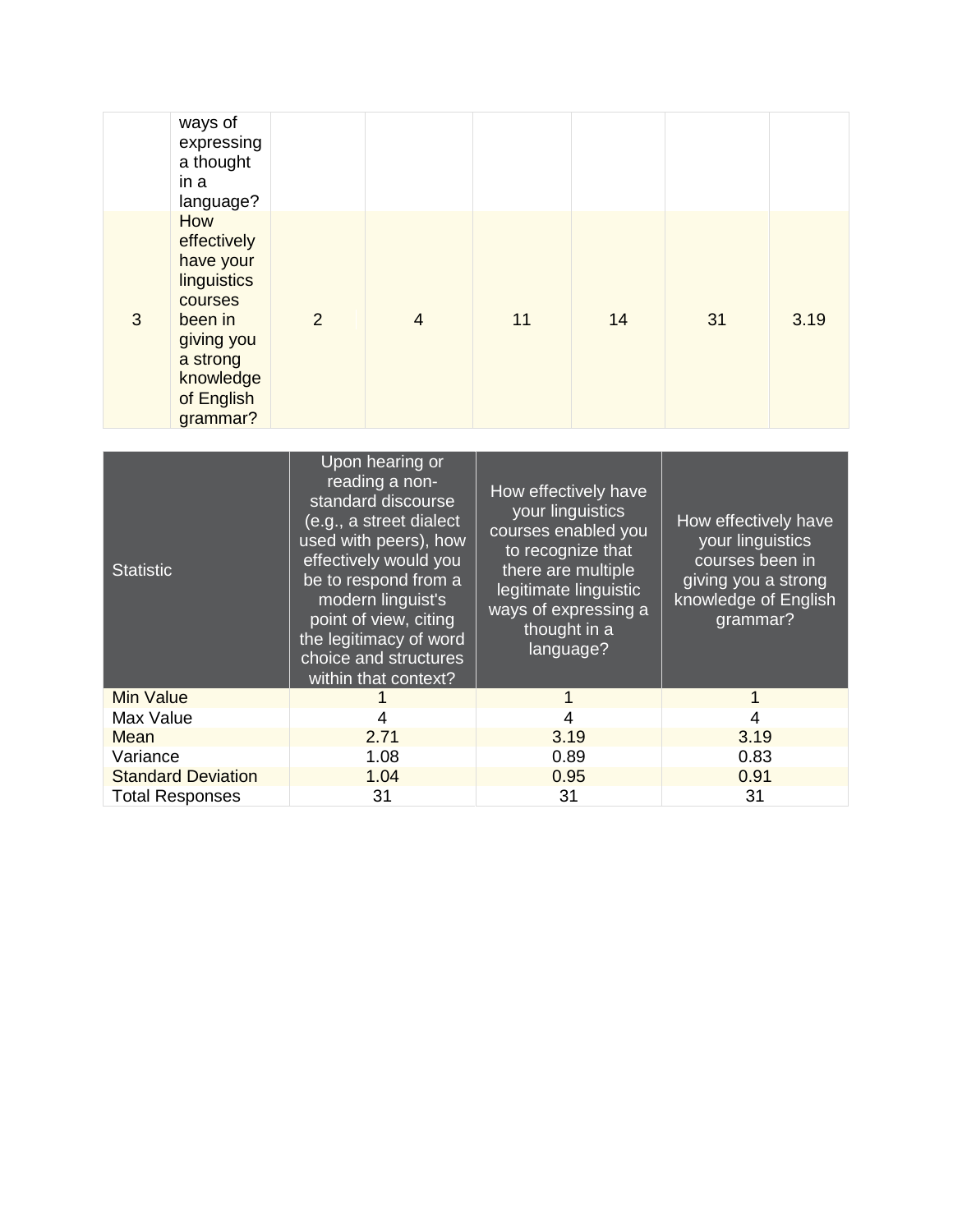#### **10. How effectively has your literature major equipped you to employ strong rhetorical, literary and analytical skills in your writing: (PLO 5)**

| $\#$           | Question                                                                                                      | <b>Not</b><br>effectively | Somewhat<br>ineffectively | Somewhat<br>effectively | Very<br>effectively | Total<br>Responses | Mean |
|----------------|---------------------------------------------------------------------------------------------------------------|---------------------------|---------------------------|-------------------------|---------------------|--------------------|------|
| $\overline{1}$ | Can you<br><b>use</b><br>correct<br>sentence<br>structure<br>and<br>grammar<br>in your<br>own<br>writing?     | $\overline{0}$            | $\overline{0}$            | $\overline{2}$          | 29                  | 31                 | 3.94 |
| $\overline{2}$ | Can you<br>effectively<br>structure<br>and<br>organize<br>your own<br>writing?                                | $\overline{0}$            | $\overline{0}$            | 1                       | 30                  | 31                 | 3.97 |
| 3              | Can you<br>identify,<br>evaluate,<br>and<br>integrate<br>secondary<br>sources<br>into your<br>own<br>writing? | $\overline{0}$            | $\overline{1}$            | $\overline{2}$          | 28                  | 31                 | 3.87 |

| <b>Statistic</b>          | Can you use correct<br>sentence structure<br>and grammar in your<br>own writing? | Can you effectively<br>structure and<br>organize your own<br>writing? | Can you identify,<br>evaluate, and<br>integrate secondary<br>sources into your own<br>writing? |
|---------------------------|----------------------------------------------------------------------------------|-----------------------------------------------------------------------|------------------------------------------------------------------------------------------------|
| Min Value                 | 3                                                                                | 3                                                                     | 2                                                                                              |
| Max Value                 | 4                                                                                | 4                                                                     | 4                                                                                              |
| Mean                      | 3.94                                                                             | 3.97                                                                  | 3.87                                                                                           |
| Variance                  | 0.06                                                                             | 0.03                                                                  | 0.18                                                                                           |
| <b>Standard Deviation</b> | 0.25                                                                             | 0.18                                                                  | 0.43                                                                                           |
| <b>Total Responses</b>    | 31                                                                               | 31                                                                    | 31                                                                                             |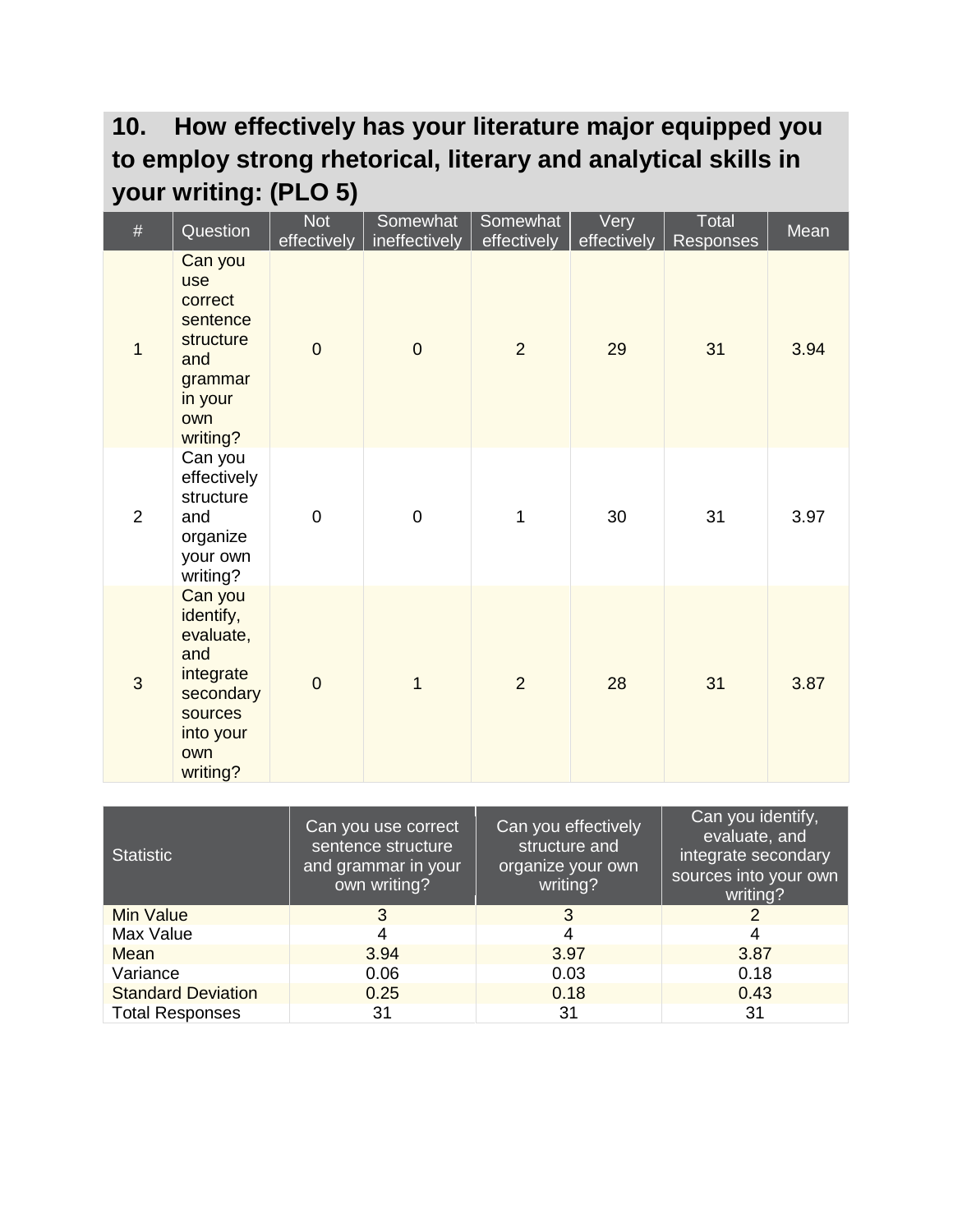#### **11. How effectively has your literature major equipped you to identify and evaluate effective use of higher and lower order thinking and writing skills: (PLO 6)**

| $\#$           | Question                                                                                                                                                                               | <b>Not</b><br>effectively | Somewhat<br>ineffectively | Somewhat<br>effectively | Very<br>effectively | Total<br>Responses | Mean |
|----------------|----------------------------------------------------------------------------------------------------------------------------------------------------------------------------------------|---------------------------|---------------------------|-------------------------|---------------------|--------------------|------|
| $\mathbf{1}$   | You can<br>explain<br>sentence<br>structure<br>and<br>grammar to<br>other<br>writers<br>(junior high<br>and high<br>school<br>students,<br>college<br>students,<br>peers)?             | $\mathbf 0$               | $\overline{2}$            | $\boldsymbol{9}$        | 20                  | 31                 | 3.58 |
| $\overline{2}$ | You can<br>explain the<br>structure<br>and<br>organization<br>of an essay<br>to other<br>writers<br>(junior high<br>and high<br>school<br>students,<br>college<br>students,<br>peers)? | 1                         | 1                         | 8                       | 21                  | 31                 | 3.58 |
| 3              | You can<br>explain how<br>to identify,<br>evaluate,<br>and<br>integrate<br>secondary<br>sources to<br>other<br>writers<br>(junior high<br>and high<br>school<br>students,              | $\mathbf{1}$              | $\mathbf{1}$              | $\boldsymbol{9}$        | 20                  | 31                 | 3.55 |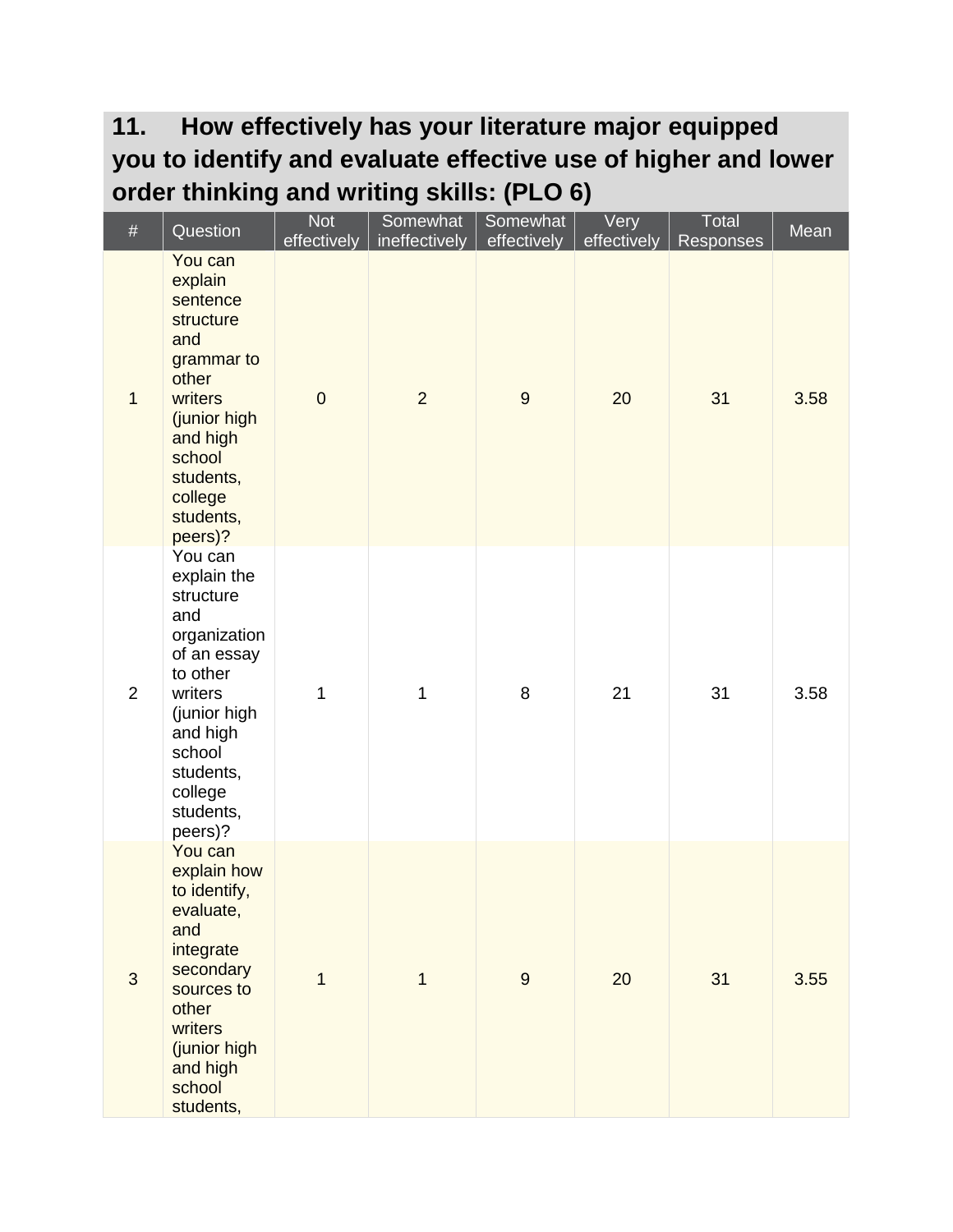|                                     | college<br>students,<br>peers)?                                                                                  |                                                                                                                                                             |                |                                                                                                                                                                         |                                                                                                                                                                                            |    |                                                                                                      |  |  |
|-------------------------------------|------------------------------------------------------------------------------------------------------------------|-------------------------------------------------------------------------------------------------------------------------------------------------------------|----------------|-------------------------------------------------------------------------------------------------------------------------------------------------------------------------|--------------------------------------------------------------------------------------------------------------------------------------------------------------------------------------------|----|------------------------------------------------------------------------------------------------------|--|--|
| $\overline{4}$                      | To what<br>degree was<br>your<br>literature<br>major<br>effective in<br>the<br>improving<br>your own<br>writing? | 0                                                                                                                                                           | $\overline{0}$ | 8                                                                                                                                                                       | 23                                                                                                                                                                                         | 31 | 3.74                                                                                                 |  |  |
|                                     |                                                                                                                  |                                                                                                                                                             |                |                                                                                                                                                                         |                                                                                                                                                                                            |    |                                                                                                      |  |  |
| <b>Statistic</b>                    |                                                                                                                  | You can explain<br>sentence<br>structure and<br>grammar to<br>other writers<br>(junior high and<br>high school<br>students,<br>college students,<br>peers)? |                | You can explain<br>the structure and<br>organization of<br>an essay to<br>other writers<br>(junior high and<br>high school<br>students,<br>college students,<br>peers)? | You can explain<br>how to identify,<br>evaluate, and<br>integrate<br>secondary<br>sources to other<br>writers (junior<br>high and high<br>school students,<br>college students,<br>peers)? |    | To what degree<br>was your<br>literature major<br>effective in the<br>improving your<br>own writing? |  |  |
| <b>Min Value</b>                    |                                                                                                                  | $\overline{2}$<br>4                                                                                                                                         |                | $\mathbf{1}$<br>$\overline{4}$                                                                                                                                          | 1<br>$\overline{4}$                                                                                                                                                                        |    | 3<br>4                                                                                               |  |  |
| Max Value<br>Mean                   |                                                                                                                  | 3.58                                                                                                                                                        |                | 3.58                                                                                                                                                                    | 3.55                                                                                                                                                                                       |    | 3.74                                                                                                 |  |  |
| Variance                            |                                                                                                                  | 0.38                                                                                                                                                        |                | 0.52                                                                                                                                                                    | 0.52                                                                                                                                                                                       |    | 0.20                                                                                                 |  |  |
| <b>Standard</b><br><b>Deviation</b> |                                                                                                                  | 0.62                                                                                                                                                        |                | 0.72                                                                                                                                                                    | 0.72                                                                                                                                                                                       |    | 0.44                                                                                                 |  |  |
|                                     | <b>Total Responses</b>                                                                                           | 31                                                                                                                                                          |                | 31                                                                                                                                                                      | 31                                                                                                                                                                                         |    | 31                                                                                                   |  |  |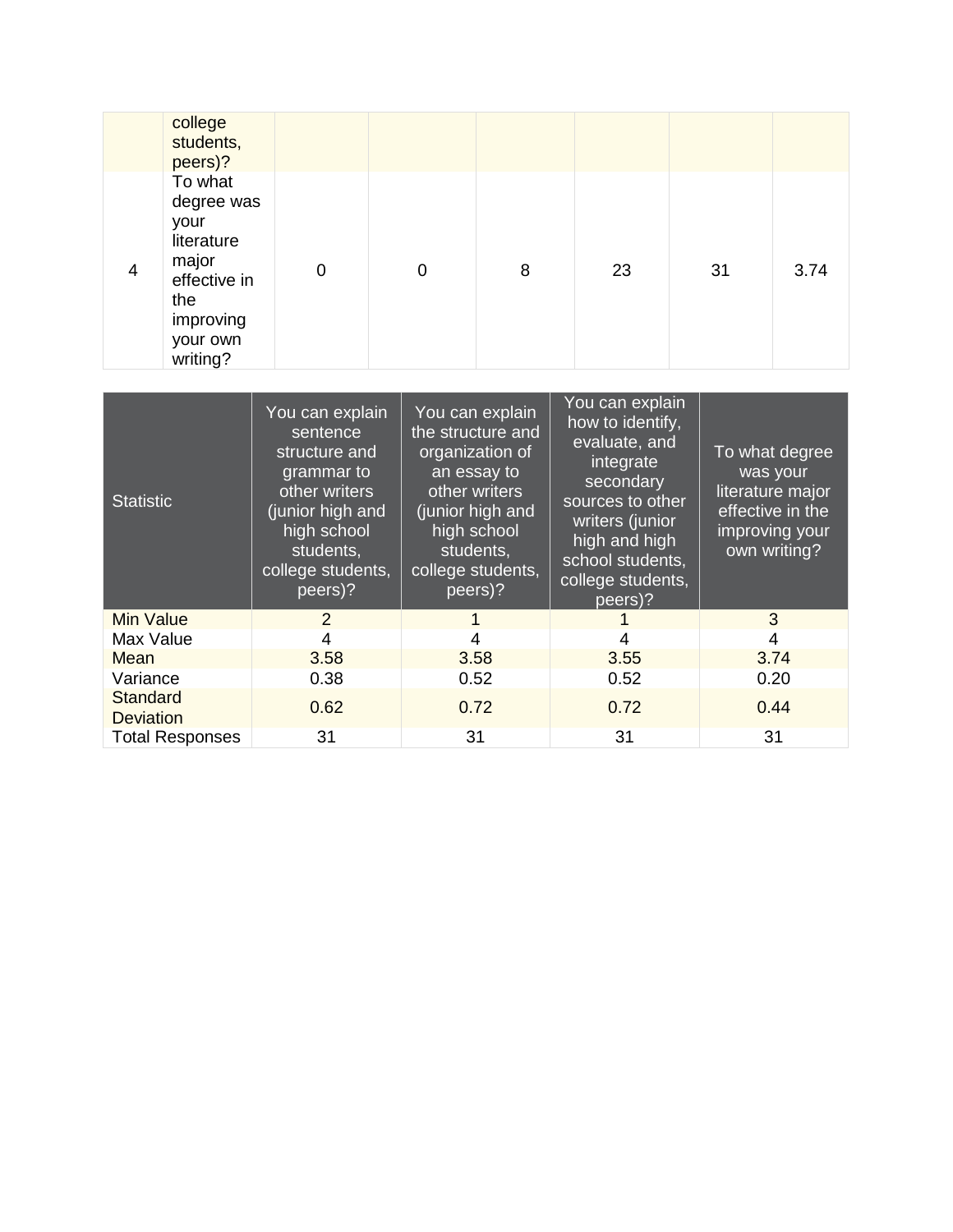#### **12. DEPARTMENT LEARNING OUTCOMES How effective has your LJML major been in developing your knowledge of and/or ability to do each of the following:**

| $\#$           | Question                                              | <b>Not</b><br>effective | Somewhat<br>ineffective | Somewhat<br>effective | Very<br><b>Effective</b> | <b>Total</b><br><b>Responses</b> | Mean |
|----------------|-------------------------------------------------------|-------------------------|-------------------------|-----------------------|--------------------------|----------------------------------|------|
| $\overline{1}$ | conduct scholarly<br>research?(DLO1)                  | $\overline{1}$          | $\overline{2}$          | 11                    | 17                       | 31                               | 3.42 |
| $\overline{2}$ | write a coherent<br>paper? (DLO1)                     | $\overline{0}$          | $\overline{0}$          | 5                     | 26                       | 31                               | 3.84 |
| 3              | do and discuss<br>textual analysis?<br>(DLO2)         | $\overline{0}$          | 2                       | 13                    | 16                       | 31                               | 3.45 |
| $\overline{4}$ | engage in critical<br>discussions?<br>(DLO2)          | $\overline{0}$          | 1                       | 9                     | 21                       | 31                               | 3.65 |
| 5              | understand<br>current literary<br>theory? (DLO3)      | $\overline{1}$          | 2                       | 16                    | 12                       | 31                               | 3.26 |
| 6              | grasp the<br>breadth of<br>literary styles?<br>(DLO3) | $\overline{0}$          | 1                       | 15                    | 15                       | 31                               | 3.45 |
| $\overline{7}$ | understand<br>literary terms?<br>(DLO3)               | $\Omega$                | 1                       | 13                    | 17                       | 31                               | 3.52 |

| <b>Statistic</b>             | conduct scholarly<br>research?(DLO1) | write a<br>coherent<br>paper?<br>(DLO1) | do and<br>discuss<br>textual<br>analysis?<br>(DLO2) | engage in<br>critical<br>discussions?<br>(DLO2) | understand<br>current<br>literary<br>theory?<br>(DLO3) | grasp<br>the<br>breadth<br>0f<br>literary<br>styles?<br>(DLO3) | understand<br>literary<br>terms?<br>(DLO3) |
|------------------------------|--------------------------------------|-----------------------------------------|-----------------------------------------------------|-------------------------------------------------|--------------------------------------------------------|----------------------------------------------------------------|--------------------------------------------|
| <b>Min Value</b>             |                                      | 3                                       | $\overline{2}$                                      | 2                                               | 1                                                      | 2                                                              | 2                                          |
| Max Value                    | 4                                    | 4                                       | 4                                                   | 4                                               | 4                                                      | $\overline{4}$                                                 | $\overline{4}$                             |
| Mean                         | 3.42                                 | 3.84                                    | 3.45                                                | 3.65                                            | 3.26                                                   | 3.45                                                           | 3.52                                       |
| Variance                     | 0.58                                 | 0.14                                    | 0.39                                                | 0.30                                            | 0.53                                                   | 0.32                                                           | 0.32                                       |
| Standard<br><b>Deviation</b> | 0.76                                 | 0.37                                    | 0.62                                                | 0.55                                            | 0.73                                                   | 0.57                                                           | 0.57                                       |
| Total<br>Responses           | 31                                   | 31                                      | 31                                                  | 31                                              | 31                                                     | 31                                                             | 31                                         |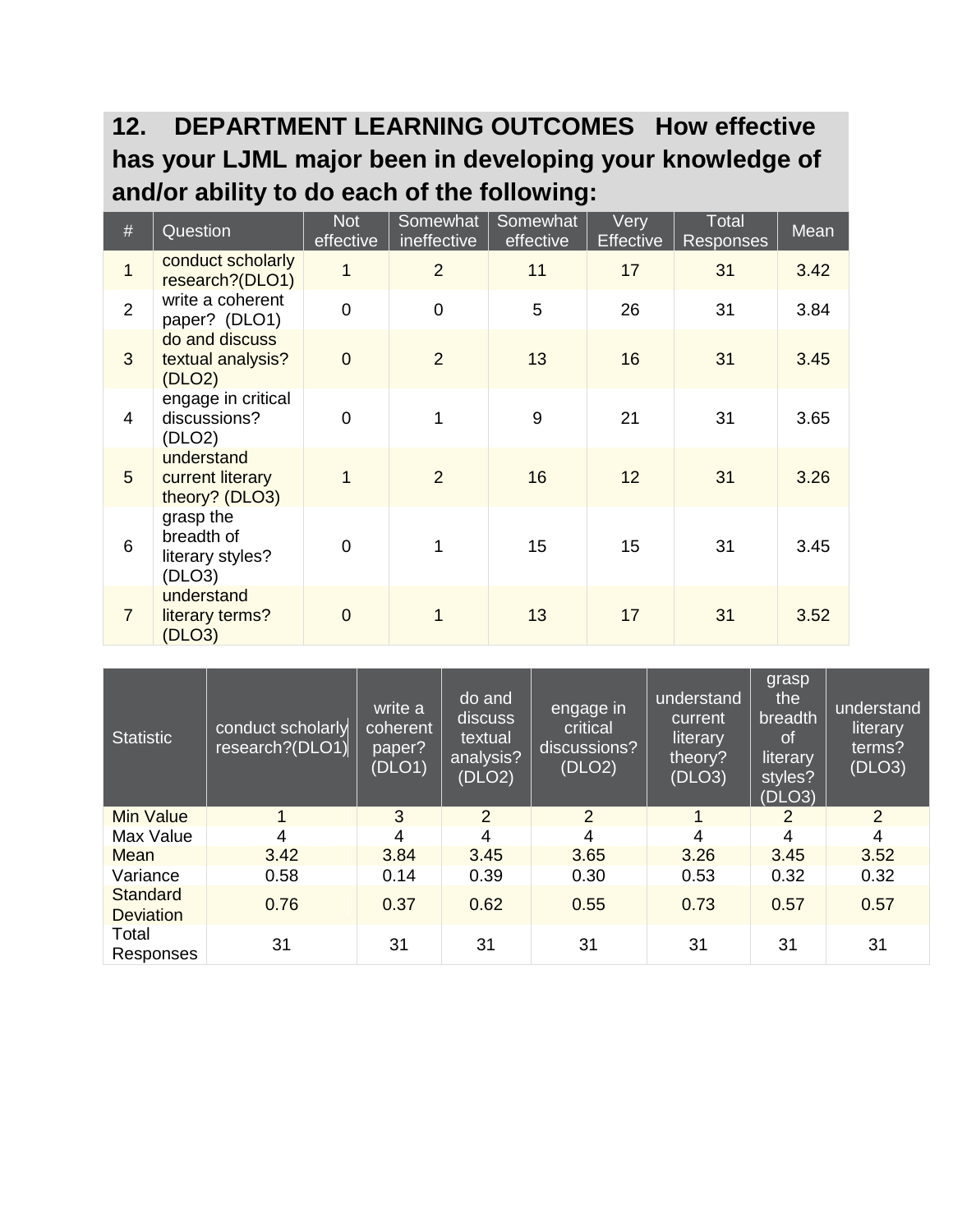## **13. How effective has your LJML major been in shaping each of the following:**

| #              | Question                                                                                             | <b>Not</b><br>effective | Somewhat<br>ineffective | Somewhat<br>effective | Very<br>effective | Total<br>Responses | Mean |
|----------------|------------------------------------------------------------------------------------------------------|-------------------------|-------------------------|-----------------------|-------------------|--------------------|------|
| $\mathbf{1}$   | Your<br>attitude<br>towards<br>other<br>cultures<br>within the<br><b>United</b><br>States?<br>(DLO3) | $\pmb{0}$               | 5                       | $\overline{9}$        | 17                | 31                 | 3.39 |
| $\mathbf 2$    | Your<br>attitude<br>towards<br>other<br>cultures<br>from<br>around<br>the<br>world?<br>(DLO3)        | $\pmb{0}$               | 3                       | 12                    | 16                | 31                 | 3.42 |
| $\mathfrak{B}$ | Your<br>attitude<br>towards<br>issues of<br>gender<br>equality?<br>(DLO3)                            | $\pmb{0}$               | 3                       | $\bf 8$               | 20                | 31                 | 3.55 |
| $\overline{4}$ | Your<br>personal<br>faith in<br>God?<br>(DLOS)                                                       | $\overline{2}$          | 3                       | 13                    | 13                | 31                 | 3.19 |
| $\overline{5}$ | Your<br>attitude<br>toward<br>the<br>spiritual<br>life of<br>others?<br>(DLO5)                       | $\mathbf{1}$            | 5                       | 10                    | 15                | 31                 | 3.26 |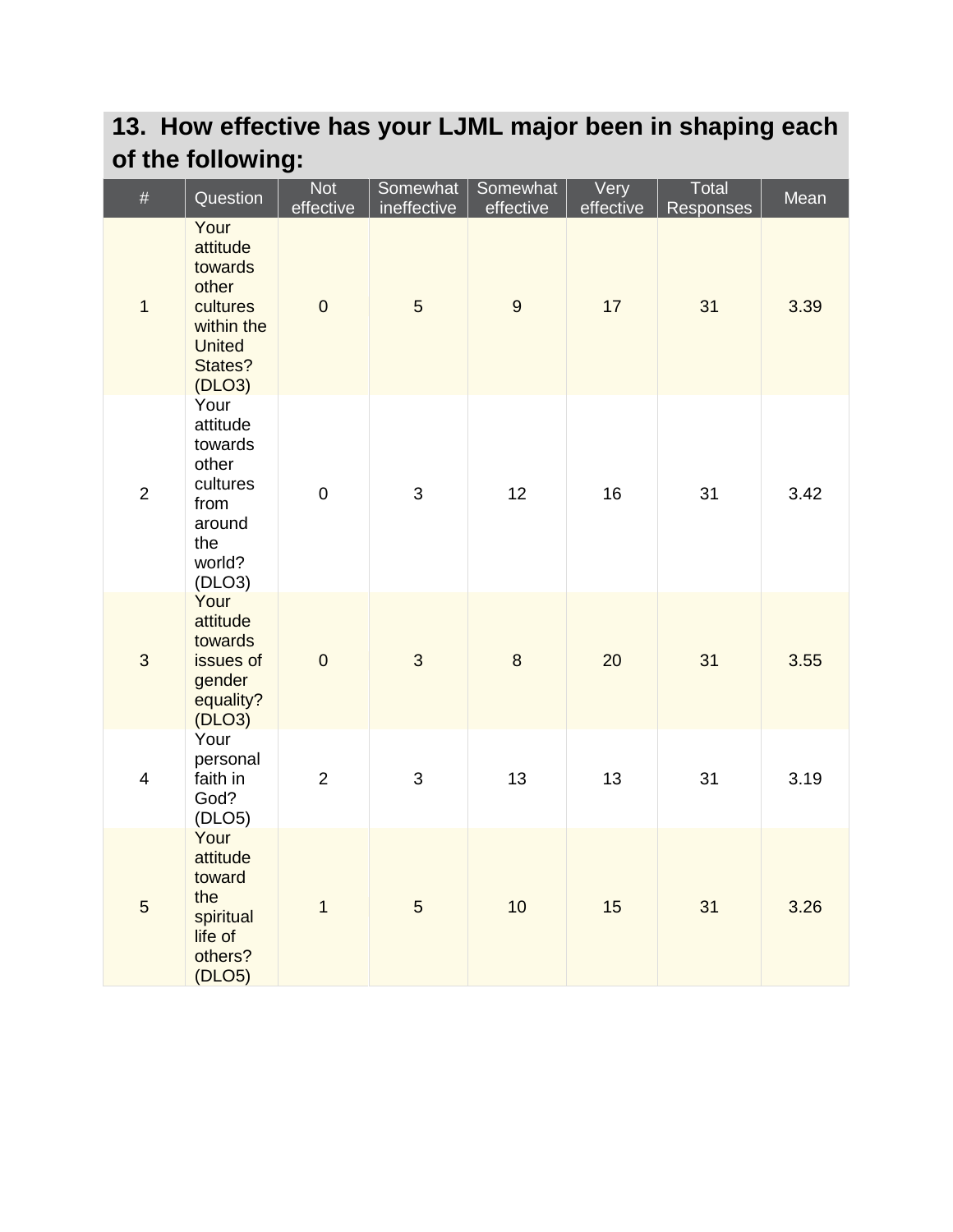| <b>Statistic</b>             | Your attitude<br>towards other<br>cultures<br>within the<br><b>United</b><br>States?<br>(DLO3) | Your attitude<br>towards other<br>cultures from<br>around the<br>world?<br>(DLO3) | Your attitude<br>towards<br>issues of<br>gender<br>equality?<br>(DLO3) | Your<br>personal faith<br>in God?<br>(DLOS) | Your attitude<br>toward the<br>spiritual life of<br>others?<br>(DLOS) |
|------------------------------|------------------------------------------------------------------------------------------------|-----------------------------------------------------------------------------------|------------------------------------------------------------------------|---------------------------------------------|-----------------------------------------------------------------------|
| <b>Min Value</b>             | $\overline{2}$                                                                                 | 2                                                                                 | 2                                                                      | 1                                           | 1                                                                     |
| Max Value                    | 4                                                                                              | 4                                                                                 | 4                                                                      | 4                                           | 4                                                                     |
| Mean                         | 3.39                                                                                           | 3.42                                                                              | 3.55                                                                   | 3.19                                        | 3.26                                                                  |
| Variance                     | 0.58                                                                                           | 0.45                                                                              | 0.46                                                                   | 0.76                                        | 0.73                                                                  |
| Standard<br><b>Deviation</b> | 0.76                                                                                           | 0.67                                                                              | 0.68                                                                   | 0.87                                        | 0.86                                                                  |
| Total<br>Responses           | 31                                                                                             | 31                                                                                | 31                                                                     | 31                                          | 31                                                                    |

### **14. EMPLOYABILITY Please rate the importance of the following skills to your chosen career path:**

| #              | Question                               | Unnecessary    | <b>Less</b><br>important | Very<br>important | <b>Essential</b> | Total<br><b>Responses</b> | Mean |
|----------------|----------------------------------------|----------------|--------------------------|-------------------|------------------|---------------------------|------|
| $\overline{1}$ | Your<br>writing<br>skills              | $\mathbf 0$    | 1                        | 8                 | 22               | 31                        | 3.68 |
| $\overline{2}$ | Your<br>critical<br>thinking<br>skills | $\mathbf 0$    | $\mathbf 0$              | 6                 | 25               | 31                        | 3.81 |
| 3              | Your<br>editing<br>skills              | $\mathbf 0$    | 3                        | $6\phantom{1}$    | 22               | 31                        | 3.61 |
| $\overline{4}$ | Your<br>speaking<br>skills             | $\mathbf 0$    | 3                        | 8                 | 20               | 31                        | 3.55 |
| 5              | Your<br>critical<br>reading<br>skills  | $\overline{0}$ | $\overline{4}$           | $\overline{7}$    | 20               | 31                        | 3.52 |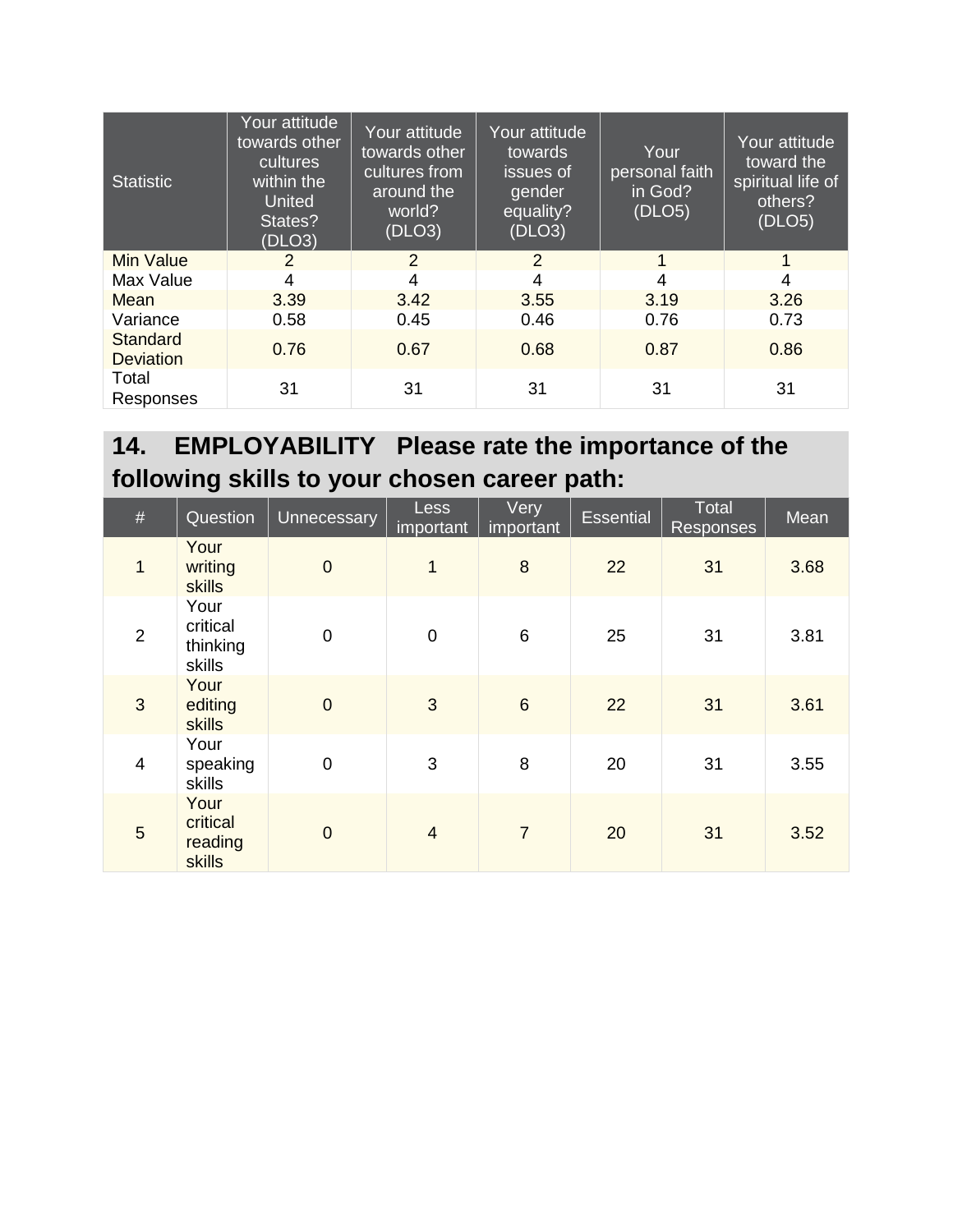| <b>Statistic</b>                    | Your writing<br><b>skills</b> | Your critical<br>thinking skills | Your editing<br><b>skills</b> | Your<br>speaking<br>skills | <b>Your critical</b><br>reading skills |
|-------------------------------------|-------------------------------|----------------------------------|-------------------------------|----------------------------|----------------------------------------|
| <b>Min Value</b>                    | 2                             | 3                                | $\mathcal{P}$                 | 2                          | $\mathcal{P}$                          |
| Max Value                           | 4                             | 4                                | 4                             | 4                          | 4                                      |
| Mean                                | 3.68                          | 3.81                             | 3.61                          | 3.55                       | 3.52                                   |
| Variance                            | 0.29                          | 0.16                             | 0.45                          | 0.46                       | 0.52                                   |
| <b>Standard</b><br><b>Deviation</b> | 0.54                          | 0.40                             | 0.67                          | 0.68                       | 0.72                                   |
| Total<br>Responses                  | 31                            | 31                               | 31                            | 31                         | 31                                     |

## **15. In what general area do you currently work? Please mark all that apply.**

| #              | Answer                     | Response | $\sqrt{2}$ |
|----------------|----------------------------|----------|------------|
|                | Primary education (K-6)    |          | 3%         |
| $\overline{2}$ | Secondary education (7-12) | 9        | 29%        |
| 3              | <b>Higher education</b>    | 9        | 29%        |
| 4              | Journalism/Communications  | 2        | 6%         |
| 5              | Publishing/Editing         | 8        | 26%        |
| 6              | <b>Business</b>            |          | 23%        |
| 7              | Writing                    | 10       | 32%        |
| 8              | Ministry                   | 3        | 10%        |
| 9              | <b>Ministry Spouse</b>     | $\Omega$ | 0%         |
| 10             | Law                        |          | 0%         |
| 11             | Government                 |          | 3%         |
| 12             | <b>NGO</b>                 |          | 3%         |
| 13             | Stay-at-home father        | $\Omega$ | 0%         |
| 14             | Stay-at-home mother        |          | 3%         |

| Statistic              | <b>Value</b>   |
|------------------------|----------------|
| Min Value              |                |
| Max Value              | $\overline{4}$ |
| <b>Total Responses</b> | 2.             |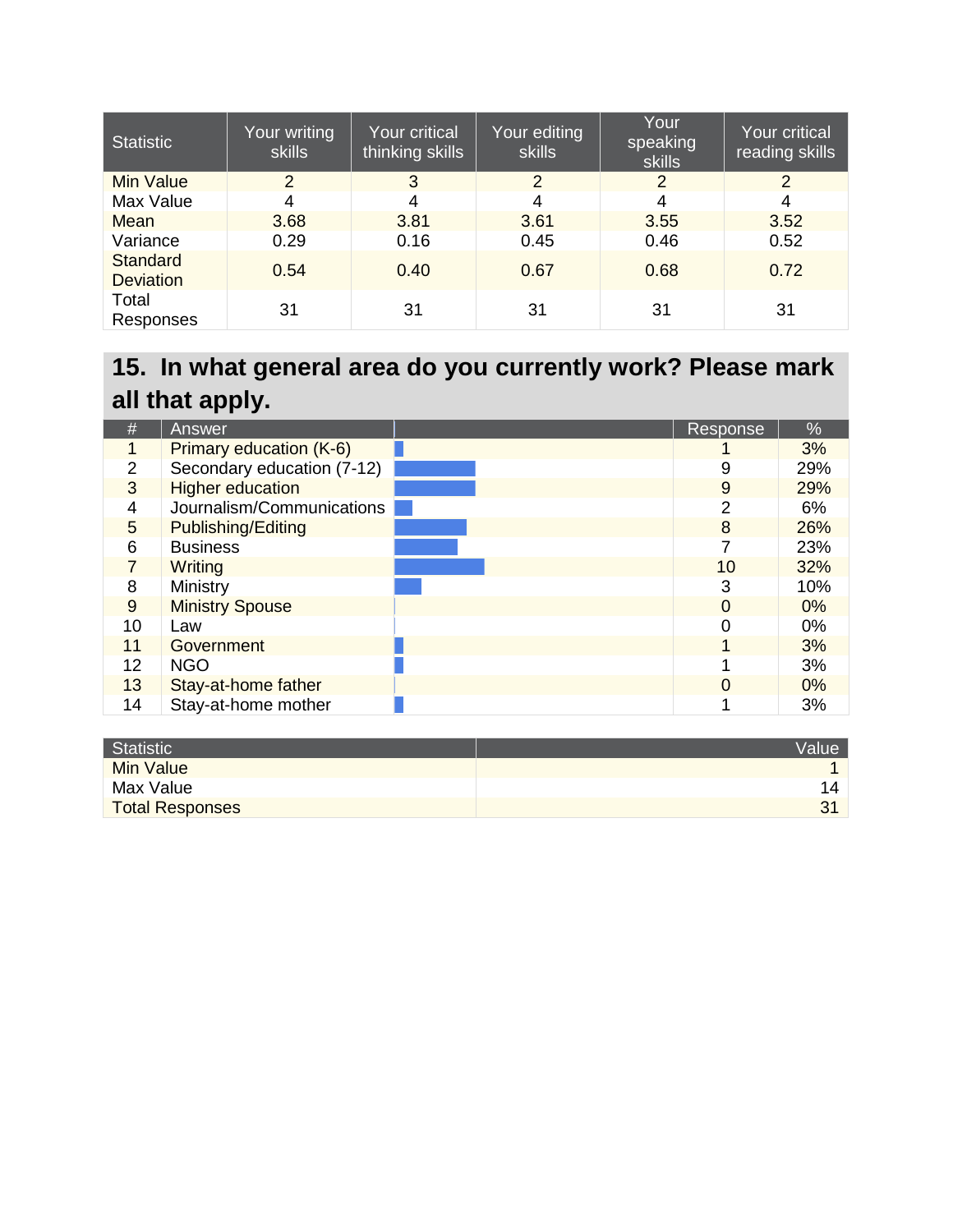#### **16. In what general areas have you worked? Please mark all that apply.**

| #              | Answer                  | Response       | %   |
|----------------|-------------------------|----------------|-----|
|                | <b>Primary</b>          |                |     |
| 1              | education (K-6)         | $\overline{4}$ | 13% |
| $\overline{2}$ | Secondary               | 12             | 39% |
|                | education (7-12)        |                |     |
| 3              | <b>Higher education</b> | 12             | 39% |
| 4              | Journalism              | 3              | 10% |
| 5              | Publishing/Editing      | 11             | 35% |
|                | Web                     |                |     |
| 6              | Design/Online           | 5              | 16% |
|                | writing                 |                |     |
| $\overline{7}$ | <b>Writing</b>          | 12             | 39% |
| 8              | Ministry                | 3              | 10% |
| $\overline{9}$ | <b>Ministry Spouse</b>  | $\mathbf 0$    | 0%  |
| 10             | Law                     | 1              | 3%  |
| 11             | Government              | 1              | 3%  |
| 12             | <b>NGO</b>              | $\overline{2}$ | 6%  |
|                | Stay-at-home            |                |     |
| 13             | father                  | $\overline{0}$ | 0%  |
|                |                         |                |     |
| 14             | Stay-at-home            | $\overline{2}$ | 6%  |
|                | mother                  |                |     |
| 15             | <b>Business</b>         | 8              | 26% |
| 16             | <b>Public Relations</b> | 4              | 13% |
| 17             | <b>Communications</b>   | 4              | 13% |

| Statistic              | <b>Value</b> |
|------------------------|--------------|
| Min Value              |              |
| Max Value              |              |
| <b>Total Responses</b> | $\sim$       |

#### **17. Have you been accepted to a graduate degree program?**

| Ħ | Answer       | Response          | $\sigma$<br>Zσ |
|---|--------------|-------------------|----------------|
|   | Yes          | $\sim$            | 68%            |
|   | No           | 10                | 32%            |
|   | <b>Total</b> | $\mathbf{P}$<br>ື | 100%           |

| Statistic                 | Value |
|---------------------------|-------|
| <b>Min Value</b>          |       |
| Max Value                 | ⌒     |
| Mean                      | 1.32  |
| Variance                  | 0.23  |
| <b>Standard Deviation</b> | 0.48  |
| <b>Total Responses</b>    | 31    |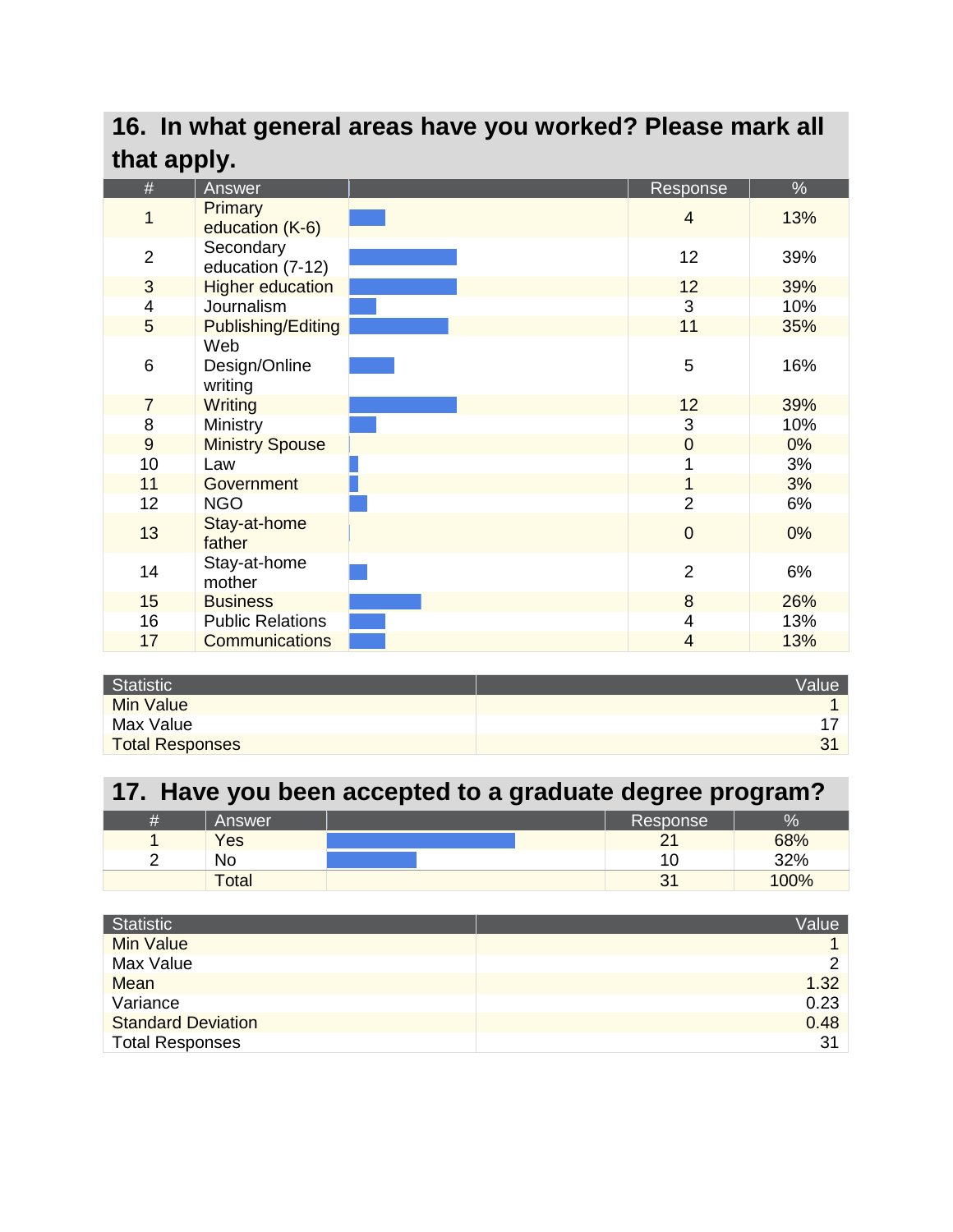#### **18. Please indicate the degree, program, and institutions where you were accepted.**

| <b>Text Response</b>                                                                            |
|-------------------------------------------------------------------------------------------------|
| MA, Literature, Miami University (Ohio)                                                         |
| MA in Education (Higher Ed) w/ Ashford University, Certificate in Theology w/Fuller Theological |
| Seminary                                                                                        |
| <b>Augusta State University</b>                                                                 |
| <b>MBA University of Denver</b>                                                                 |
| <b>SDSU</b>                                                                                     |
| MA American Literature, SDSU                                                                    |
| MBA Pepperdine, MSLM - UNiversity of Laverne                                                    |
| International Health (Trident University); Rhetoric and Writing (San Diego State University)    |
| <b>PLNU</b>                                                                                     |
| MA Ed                                                                                           |
| <b>Point Loma Masters in Teaching</b>                                                           |
| MA in theology at St. Vladimir's Orthodox Theological Seminary and PhD in theology at the       |
| <b>Graduate Theological Union</b>                                                               |
| MA in English at San Diego State University                                                     |
| Master of Library Science, UCLA - Completed; PhD Higher Ed, Azusa Pacific Univ.                 |
| San Jose State University, Masters in Library and Information Science; San Diego State          |
| University, Single Subject Teaching Credential in English                                       |
| PhD English Education University of California Santa Barbara                                    |
| Credential/Master's program Apu                                                                 |
| M. Div in Islamic Studies at the Southern Baptist Theological Seminary; MA in Intercultural     |
| Studies at Gordon-Conwell Theological Seminary                                                  |
| Baylor University, Religion and Literature, English Department, Ph.D. Candidate                 |
|                                                                                                 |

| Statistic              |  |
|------------------------|--|
| <b>Total Responses</b> |  |

#### **19. Please indicate where you are in your pursuit of a higher degree:**

| $\#$ | Answer                                            | Response | $\%$ |
|------|---------------------------------------------------|----------|------|
| 1    | currently<br>enrolled in a<br>master's<br>program | 5        | 26%  |
| 2    | completed a<br>master's<br>degree                 | 10       | 53%  |
| 3    | ABD--all but<br>dissertation                      | 3        | 16%  |
| 4    | completed a<br>Ph.D.                              |          | 5%   |
|      | <b>Total</b>                                      | 19       | 100% |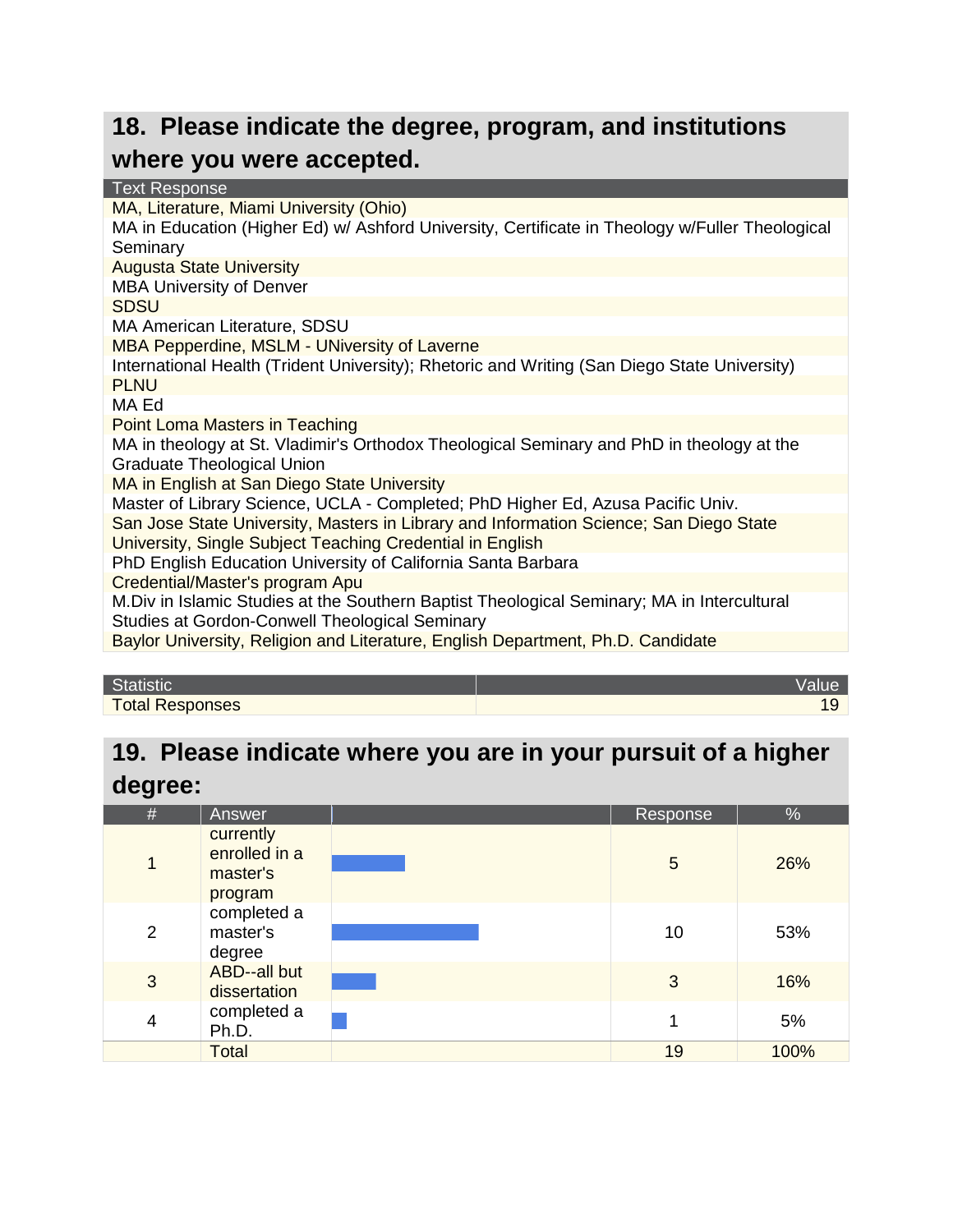| Statistic                 | Value          |
|---------------------------|----------------|
| <b>Min Value</b>          |                |
| Max Value                 | $\overline{4}$ |
| Mean                      | 2.00           |
| Variance                  | 0.67           |
| <b>Standard Deviation</b> | 0.82           |
| <b>Total Responses</b>    | 19             |

## **20. How well did your literature degree prepare you for graduate school?**

| # | Question                 | <b>Not</b><br>effective | ineffective | Somewhat   Somewhat  <br>effective | Verv<br>effective | Total<br>Responses | Mean |
|---|--------------------------|-------------------------|-------------|------------------------------------|-------------------|--------------------|------|
|   | My<br>preparation<br>was |                         |             | 6                                  | 11                | 19                 | 3.47 |

| Statistic                 | My preparation was |
|---------------------------|--------------------|
| <b>Min Value</b>          |                    |
| Max Value                 | 4                  |
| Mean                      | 3.47               |
| Variance                  | 0.49               |
| <b>Standard Deviation</b> | 0.70               |
| <b>Total Responses</b>    | 19                 |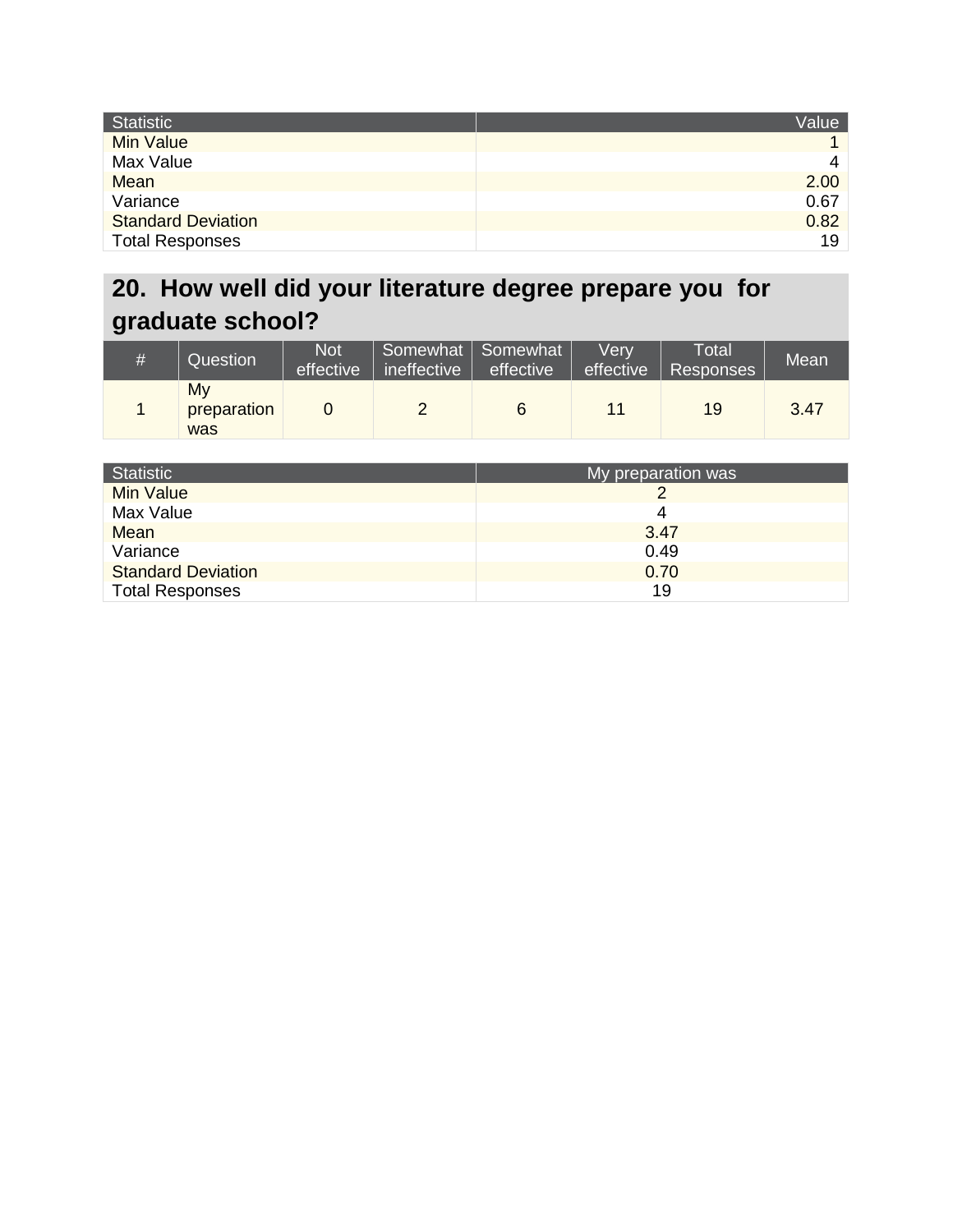### **21. Thinking of your graduate school experience, how effectively were you prepared in relation to your peer graduate students in each of the following areas:**

| #              | Question                                                                 | <b>Not</b><br>effectively | Somewhat<br>ineffectively | Somewhat<br>effectively | Very<br><b>Effectively</b> | Total<br>Responses | Mean |
|----------------|--------------------------------------------------------------------------|---------------------------|---------------------------|-------------------------|----------------------------|--------------------|------|
| $\mathbf{1}$   | ability to<br>conduct<br>scholarly<br>research?<br>(DLO1)                | $\overline{0}$            | $\overline{1}$            | $\overline{7}$          | 11                         | 19                 | 3.53 |
| $\overline{2}$ | ability to write<br>a coherent<br>paper? (DLO)                           | $\overline{0}$            | $\overline{0}$            | 3                       | 16                         | 19                 | 3.84 |
| $\mathfrak{S}$ | ability to do<br>and discuss<br>textual<br>analysis?<br>(DLO2)           | $\overline{0}$            | $\overline{0}$            | $\overline{7}$          | 12                         | 19                 | 3.63 |
| $\overline{4}$ | ability to<br>engage in<br>critical<br>discussions?<br>(DLO2)            | $\overline{0}$            | $\mathbf 0$               | $\overline{7}$          | 12                         | 19                 | 3.63 |
| 5              | grasp of the<br>breadth of<br>literary<br>styles?<br>(DLO3)              | $\overline{0}$            | $\overline{1}$            | 9                       | 9                          | 19                 | 3.42 |
| 6              | understanding<br>of current<br>literary<br>theory?<br>(DLO3)             | $\mathbf{1}$              | 3                         | 6                       | $\boldsymbol{9}$           | 19                 | 3.21 |
| $\overline{7}$ | ability to apply<br>literary theory<br>in textual<br>analysis?<br>(DLO3) | $\mathbf 0$               | $\overline{4}$            | $\overline{7}$          | 8                          | 19                 | 3.21 |
| 8              | understanding<br>and use of<br>literary terms?<br>(DLO3)                 | $\pmb{0}$                 | $\mathbf{1}$              | $\overline{7}$          | 11                         | 19                 | 3.53 |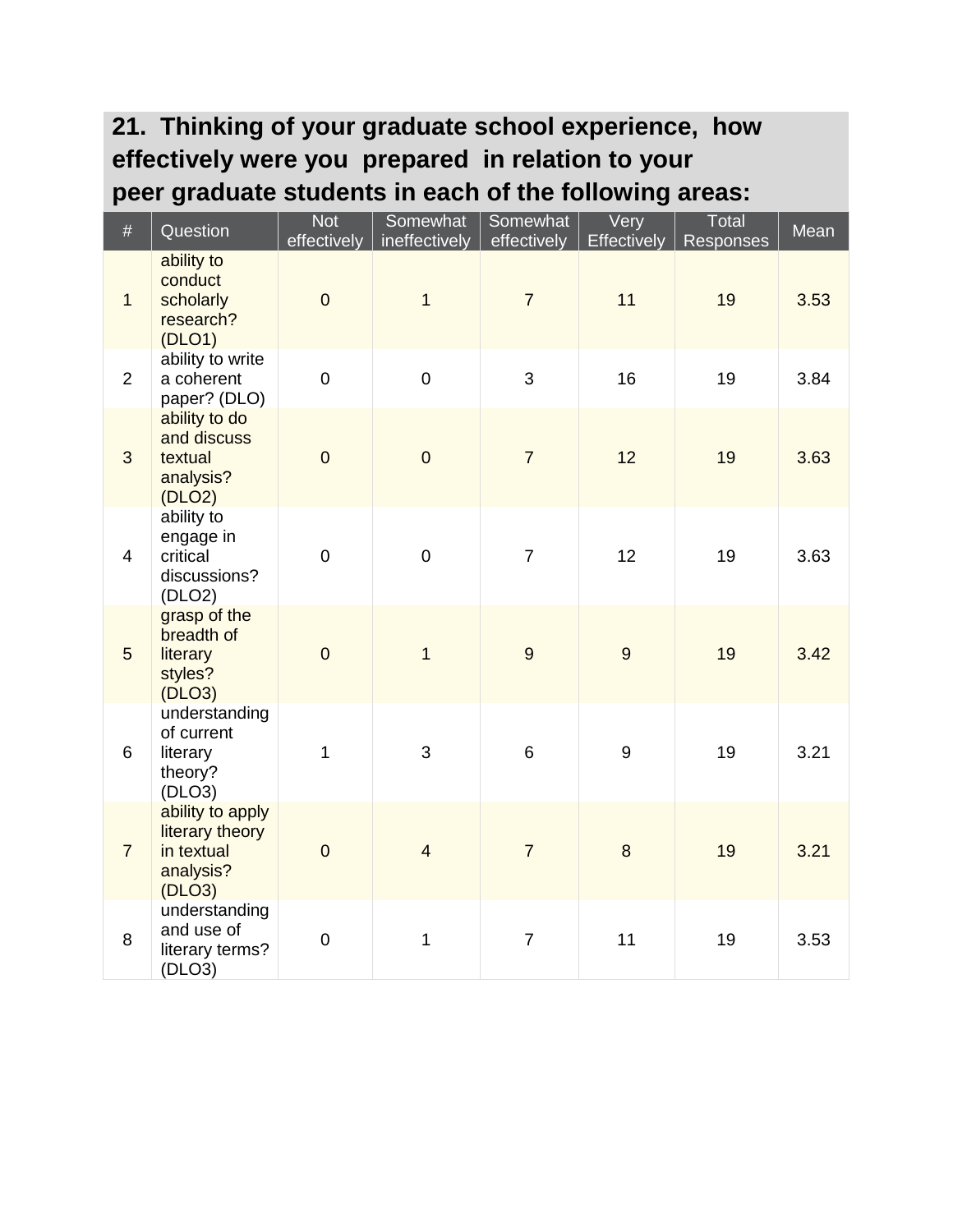| <b>Statistic</b>                    | ability to<br>conduct<br>scholarly<br>research?<br>(DLO1) | ability to<br>write a<br>coherent<br>paper?<br>(DLO) | ability to<br>do and<br>discuss<br>textual<br>analysis?<br>(DLO2) | ability to<br>engage in<br>critical<br>discussions?<br>(DLO2) | grasp<br>of the<br>breadth<br><sub>of</sub><br>literary<br>styles?<br>(DLO3) | understanding<br>of current<br>literary<br>theory?<br>(DLO3) | ability to<br>apply<br>literary<br>theory in<br>textual<br>analysis?<br>(DLO3) | understa<br>and us<br>literary t<br>(DLC |
|-------------------------------------|-----------------------------------------------------------|------------------------------------------------------|-------------------------------------------------------------------|---------------------------------------------------------------|------------------------------------------------------------------------------|--------------------------------------------------------------|--------------------------------------------------------------------------------|------------------------------------------|
| <b>Min Value</b>                    | 2                                                         | 3                                                    | 3                                                                 | 3                                                             | 2                                                                            | 1                                                            | 2                                                                              | 2                                        |
| Max Value                           | 4                                                         | 4                                                    | 4                                                                 | 4                                                             | 4                                                                            | 4                                                            | 4                                                                              | $\vert$                                  |
| Mean                                | 3.53                                                      | 3.84                                                 | 3.63                                                              | 3.63                                                          | 3.42                                                                         | 3.21                                                         | 3.21                                                                           | 3.5                                      |
| Variance                            | 0.37                                                      | 0.14                                                 | 0.25                                                              | 0.25                                                          | 0.37                                                                         | 0.84                                                         | 0.62                                                                           | 0.3                                      |
| <b>Standard</b><br><b>Deviation</b> | 0.61                                                      | 0.37                                                 | 0.50                                                              | 0.50                                                          | 0.61                                                                         | 0.92                                                         | 0.79                                                                           | 0.6                                      |
| Total<br>Responses                  | 19                                                        | 19                                                   | 19                                                                | 19                                                            | 19                                                                           | 19                                                           | 19                                                                             | 19                                       |

| 22. Have you ever been accepted to a credential program? |        |  |          |    |  |
|----------------------------------------------------------|--------|--|----------|----|--|
| #                                                        | Answer |  | Response | %  |  |
|                                                          | Yes    |  |          | 0% |  |
|                                                          | No     |  |          | 0% |  |
|                                                          | Total  |  |          | 0% |  |

| Statistic                 | Value |
|---------------------------|-------|
| <b>Min Value</b>          |       |
| Max Value                 |       |
| Mean                      | 0.00  |
| Variance                  | 0.00  |
| <b>Standard Deviation</b> | 0.00  |
| <b>Total Responses</b>    | 0     |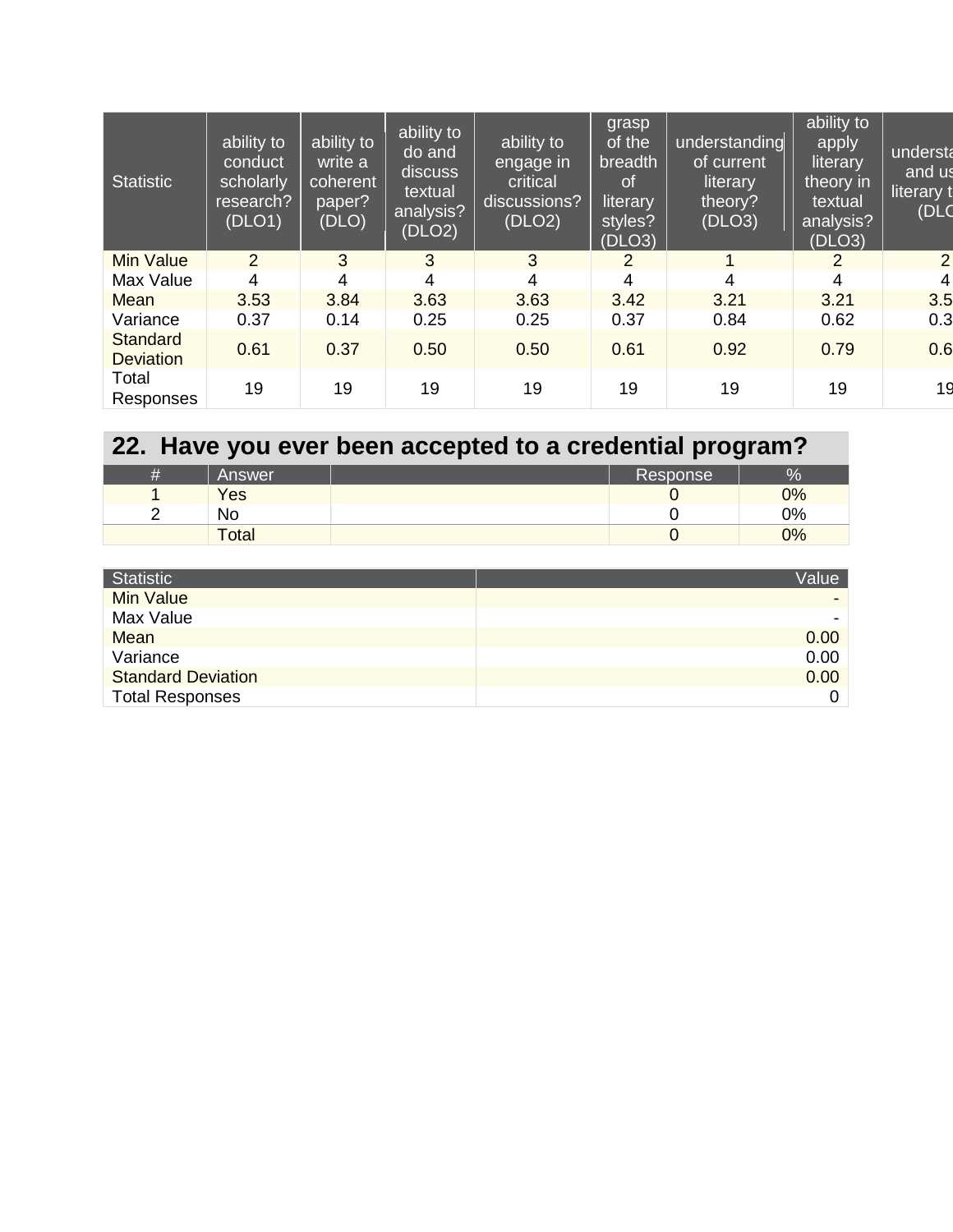| 23. Where did you enroll for your credential work? |                                                                    |  |                |       |  |  |
|----------------------------------------------------|--------------------------------------------------------------------|--|----------------|-------|--|--|
| #                                                  | Answer                                                             |  | Response       | %     |  |  |
| 1                                                  | <b>PLNU</b>                                                        |  | $\Omega$       | $0\%$ |  |  |
| $\overline{2}$                                     | a California<br>state college                                      |  | $\overline{0}$ | 0%    |  |  |
| 3                                                  | a UC<br>university                                                 |  | $\overline{0}$ | $0\%$ |  |  |
| 4                                                  | an out-of-state<br>university or<br>college                        |  | $\mathbf 0$    | $0\%$ |  |  |
| 5                                                  | a for-profit<br>university (e.g.<br><b>National</b><br>University) |  | $\overline{0}$ | 0%    |  |  |
| 6                                                  | another faith-<br>based<br>university                              |  | $\overline{0}$ | $0\%$ |  |  |
| $\overline{7}$                                     | an online<br>university                                            |  | $\overline{0}$ | 0%    |  |  |
|                                                    | Total                                                              |  | $\overline{0}$ | 0%    |  |  |

| <b>Statistic</b>          | Value |
|---------------------------|-------|
| Min Value                 |       |
| Max Value                 |       |
| Mean                      | 0.00  |
| Variance                  | 0.00  |
| <b>Standard Deviation</b> | 0.00  |
| <b>Total Responses</b>    | 0     |

# **24. Did you complete a teaching credential?**

| Answer       | Response | Zσ |
|--------------|----------|----|
| Yes          |          | 0% |
| No           |          | 0% |
| <b>Total</b> |          | 0% |

| Statistic                 | Value |
|---------------------------|-------|
| <b>Min Value</b>          |       |
| Max Value                 |       |
| Mean                      | 0.00  |
| Variance                  | 0.00  |
| <b>Standard Deviation</b> | 0.00  |
| <b>Total Responses</b>    | 0     |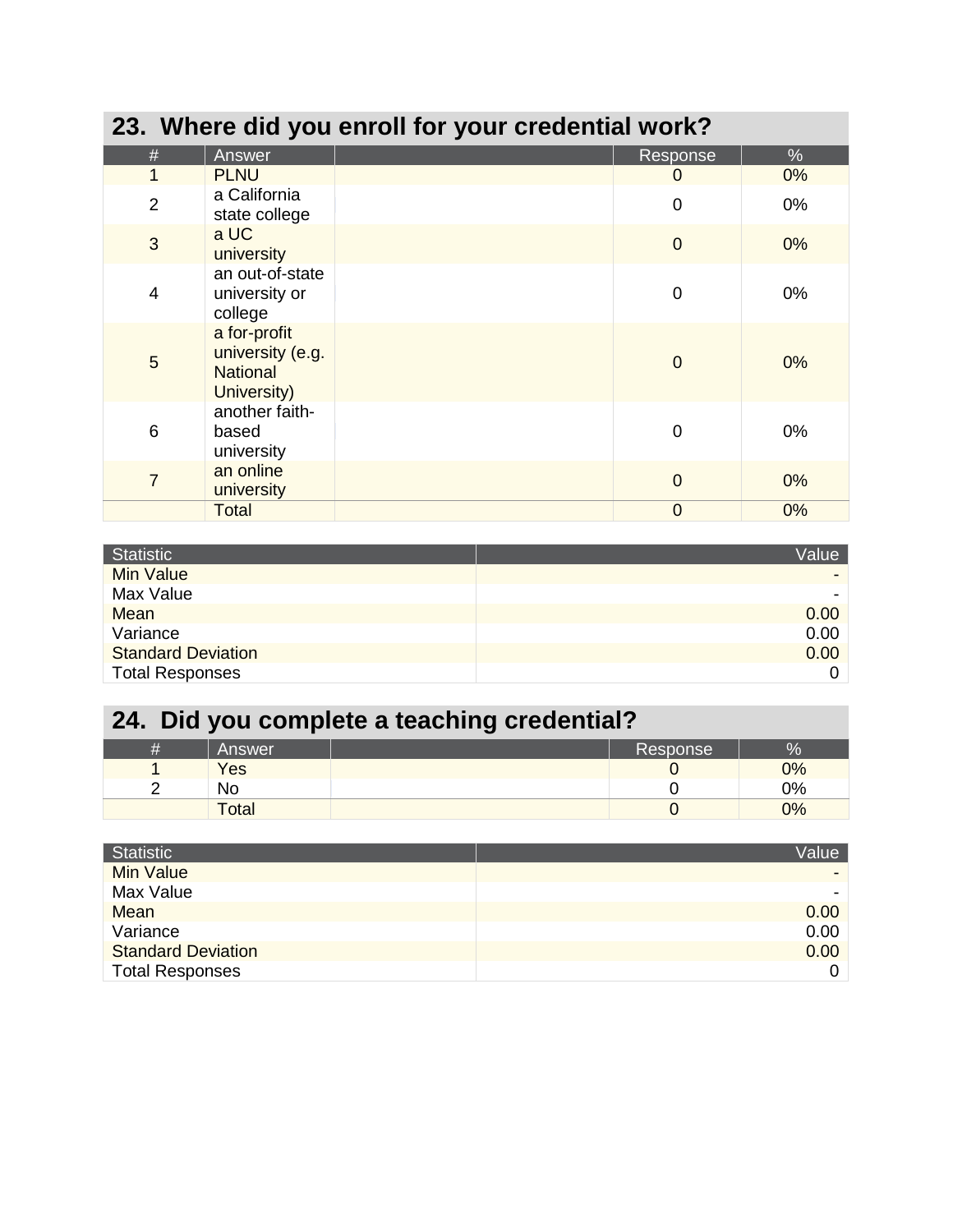#### **25. Did you pursue a Master's in Education while credentialing?**

| _            |          |      |
|--------------|----------|------|
| 'Answer      | Response | $\%$ |
| Yes          |          | 0%   |
| No           |          | 0%   |
| <b>Total</b> |          | 0%   |

| <b>Statistic</b>          | Value |
|---------------------------|-------|
| Min Value                 |       |
| Max Value                 |       |
| Mean                      | 0.00  |
| Variance                  | 0.00  |
| <b>Standard Deviation</b> | 0.00  |
| <b>Total Responses</b>    | 0     |

#### **26. What level or area of specialty did you complete in your credential program? Please mark all that apply.**

| #              | Answer                        | Response | $\sqrt{2}$ |
|----------------|-------------------------------|----------|------------|
|                | Grades K-6                    | 0        | 0%         |
| $\overline{2}$ | Secondary level 7-12          | 0        | 0%         |
| 3              | <b>Special Education</b>      | 0        | 0%         |
| 4              | Leadership and Administration | 0        | 0%         |
| 5              | Counseling                    | 0        | 0%         |
|                | Other                         | 0        | $0\%$      |

| Statistic              | <b>Value</b> |
|------------------------|--------------|
| <b>Min Value</b>       |              |
| Max Value              |              |
| <b>Total Responses</b> |              |

#### **27. How well did your literature degree prepare you to be a teacher?**

| # | Question                 | <b>Not</b><br>effective | ineffective | Somewhat   Somewhat  <br>effective | Verv<br>effective | Total<br>Responses | Mean |
|---|--------------------------|-------------------------|-------------|------------------------------------|-------------------|--------------------|------|
|   | My<br>preparation<br>was |                         |             |                                    |                   |                    | 0.00 |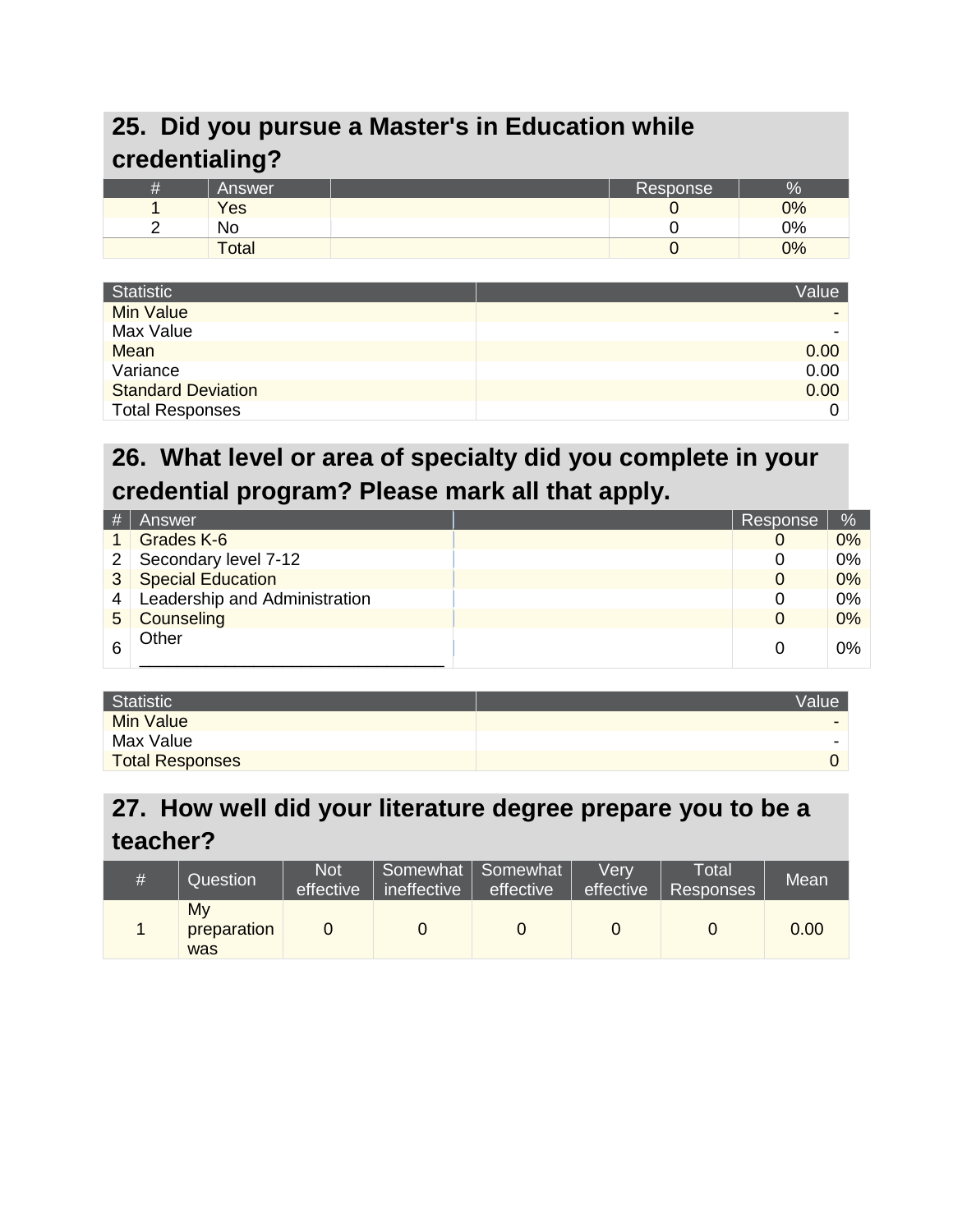| <b>Statistic</b>          | My preparation was |
|---------------------------|--------------------|
| <b>Min Value</b>          | -                  |
| Max Value                 | ۰                  |
| Mean                      | 0.00               |
| Variance                  | 0.00               |
| <b>Standard Deviation</b> | 0.00               |
| <b>Total Responses</b>    |                    |

### **28. LASTING LIFE IMPACTS of Literature/Literature-EE Degree How many books do you normally read in a year?**

| $\#$ | Answer       | Response | $\frac{1}{2}$ |
|------|--------------|----------|---------------|
|      |              |          | 0%            |
| っ    | $1 - 6$      |          | 24%           |
| 3    | $7 - 12$     |          | 24%           |
|      | 13-20        | b        | 17%           |
| 5    | $21 - 25$    |          | 7%            |
| 6    | more than 25 |          | 28%           |
|      | Total        | 29       | 100%          |

| Statistic                 | Value    |
|---------------------------|----------|
| <b>Min Value</b>          | $\Omega$ |
| Max Value                 | 6        |
| <b>Mean</b>               | 3.90     |
| Variance                  | 2.45     |
| <b>Standard Deviation</b> | 1.57     |
| <b>Total Responses</b>    | 29       |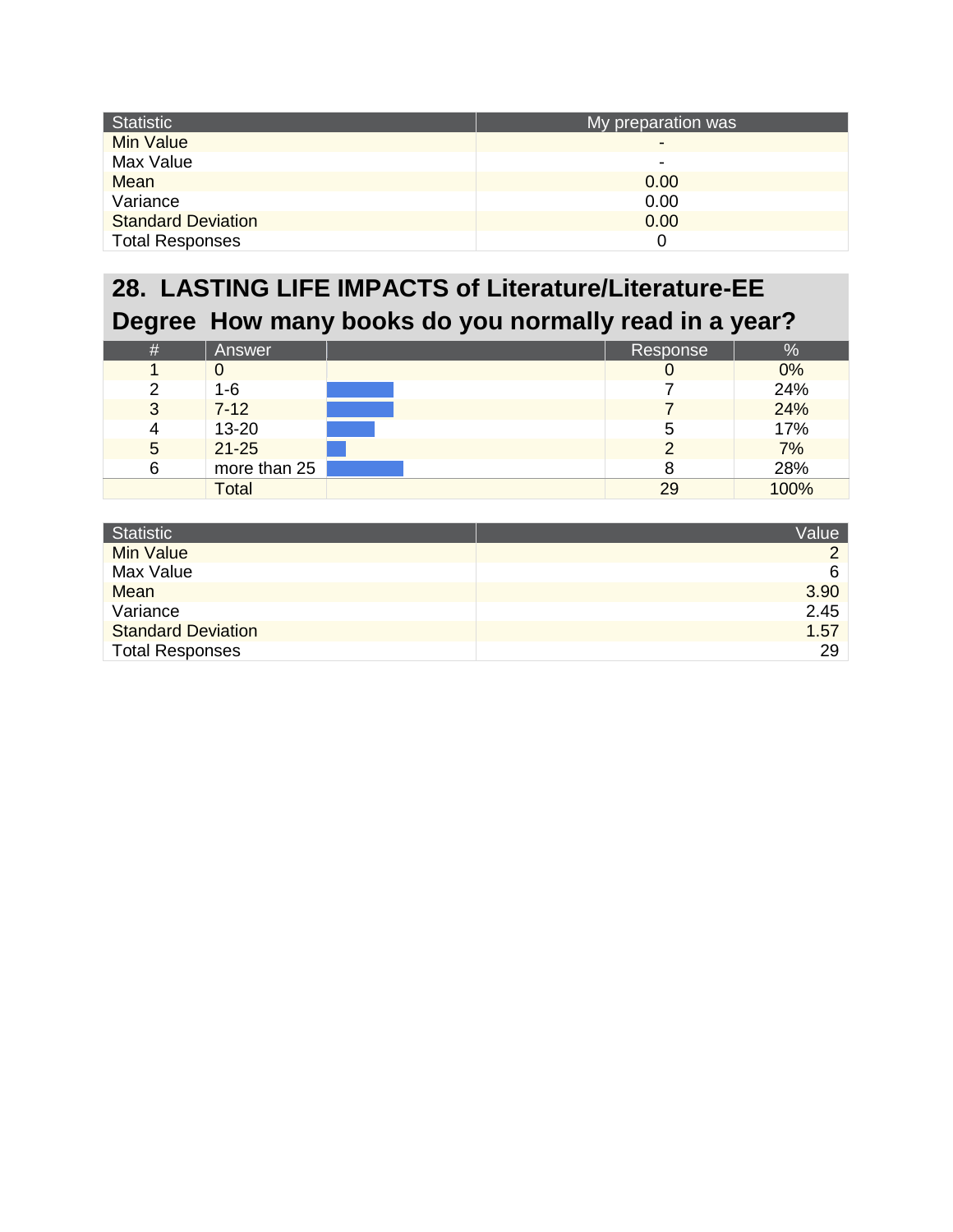|                |                               | year or as often as indicated? Check all that apply. |                |               |
|----------------|-------------------------------|------------------------------------------------------|----------------|---------------|
| #              | Answer                        |                                                      | Response       | $\frac{1}{2}$ |
| 1              | Go to the theatre             |                                                      | 23             | 79%           |
| $\overline{2}$ | Go to "artistic"<br>movies    |                                                      | 17             | 59%           |
| 3              | <b>Write fiction</b>          |                                                      | 8              | 28%           |
| 4              | Read fiction                  |                                                      | 28             | 97%           |
| 5              | Write poetry                  |                                                      | $\overline{7}$ | 24%           |
| 6              | Read poetry                   |                                                      | 19             | 66%           |
| $\overline{7}$ | Write non-fiction             |                                                      | 14             | 48%           |
| 8              | Read non-fiction              |                                                      | 25             | 86%           |
| $\overline{9}$ | <b>Write plays</b>            |                                                      | $\mathbf 0$    | 0%            |
| 10             | Read plays                    |                                                      | 6              | 21%           |
| 11             | Journal at least 2x<br>a week |                                                      | 8              | 28%           |
|                | Participate in a              |                                                      |                |               |
| 12             | book discussion               |                                                      | 13             | 45%           |
|                | group                         |                                                      |                |               |
|                | Participate in a              |                                                      |                |               |
| 13             | bible study group             |                                                      | 14             | 48%           |
|                | Engage in a                   |                                                      |                |               |
| 14             | theological                   |                                                      | 22             | 76%           |
|                | discussion                    |                                                      |                |               |
|                | <b>Attend public</b>          |                                                      |                |               |
| 15             | lectures/readings             |                                                      | $9\,$          | 31%           |
| 16             | Read a literary               |                                                      | 11             | 38%           |
|                | journal/magazine              |                                                      |                |               |
| 17             | <b>Visit</b>                  |                                                      | 23             | 79%           |
|                | museums/galleries             |                                                      |                |               |
| 18             | Attend the                    |                                                      | 5              | 17%           |
|                | symphony                      |                                                      |                |               |
| 19             | Listen to NPR or              |                                                      | 17             | 59%           |
|                | <b>KPBS</b> weekly            |                                                      |                |               |
| 20             | Financially support           |                                                      | 0              | 0%            |
|                | a public library              |                                                      |                |               |
| 21             | <b>Financially support</b>    |                                                      | $\overline{2}$ | 7%            |
|                | a lecture series              |                                                      |                |               |
|                | Financially support           |                                                      |                |               |
| 22             | a literary                    |                                                      | $\overline{2}$ | 7%            |
|                | magazine                      |                                                      |                |               |
| 23             | <b>Financially support</b>    |                                                      | $\mathbf{1}$   | 3%            |
|                | a theatre company             |                                                      |                |               |
| 24             | Click to write                |                                                      | 1              | 3%            |
|                | Choice 24                     |                                                      |                |               |

### **29. Which of all of the following do you do at least twice a year or as often as indicated? Check all that apply.**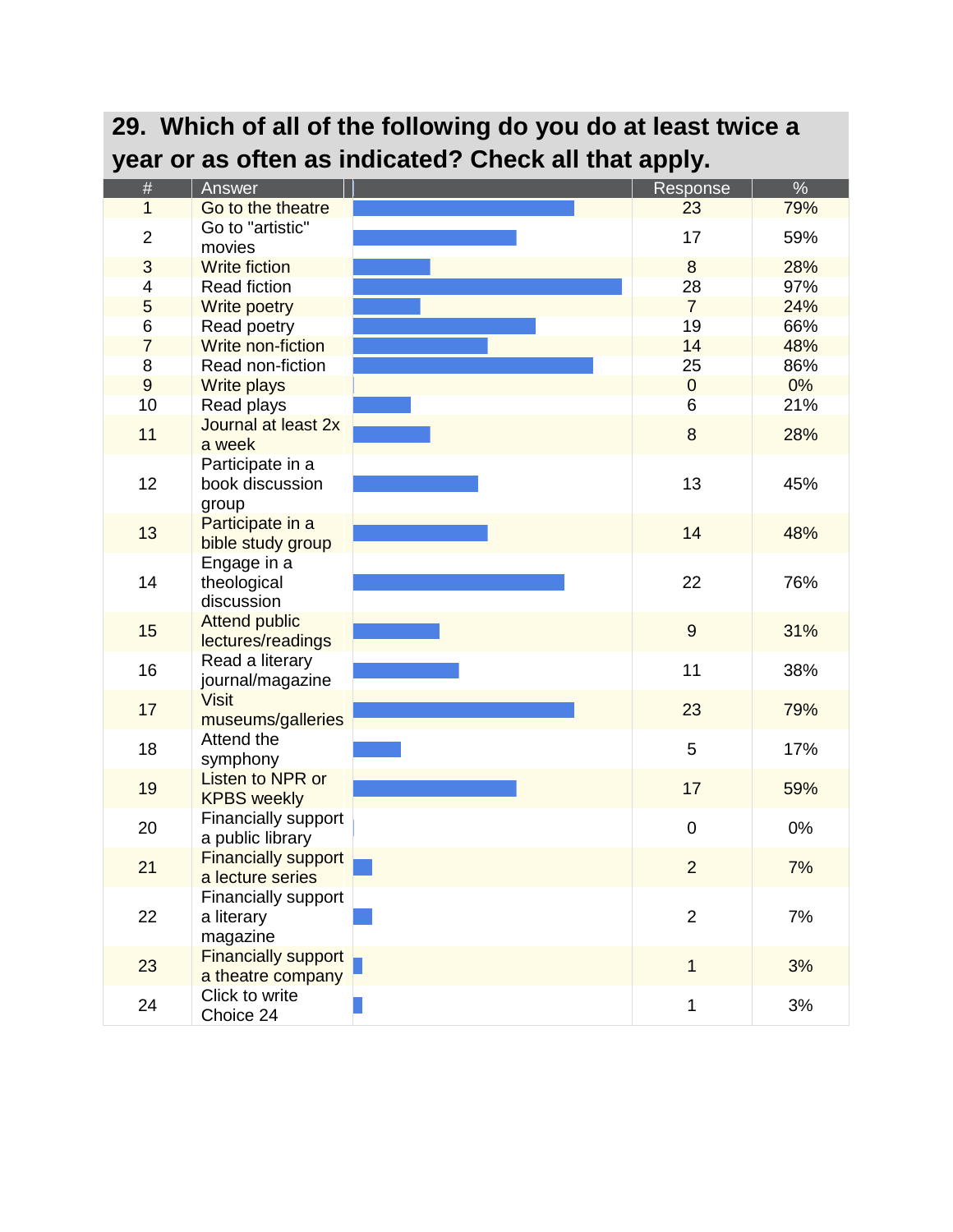| Statistic              | <b>Value</b> |
|------------------------|--------------|
| <b>Min Value</b>       |              |
| Max Value              |              |
| <b>Total Responses</b> | 29           |
|                        |              |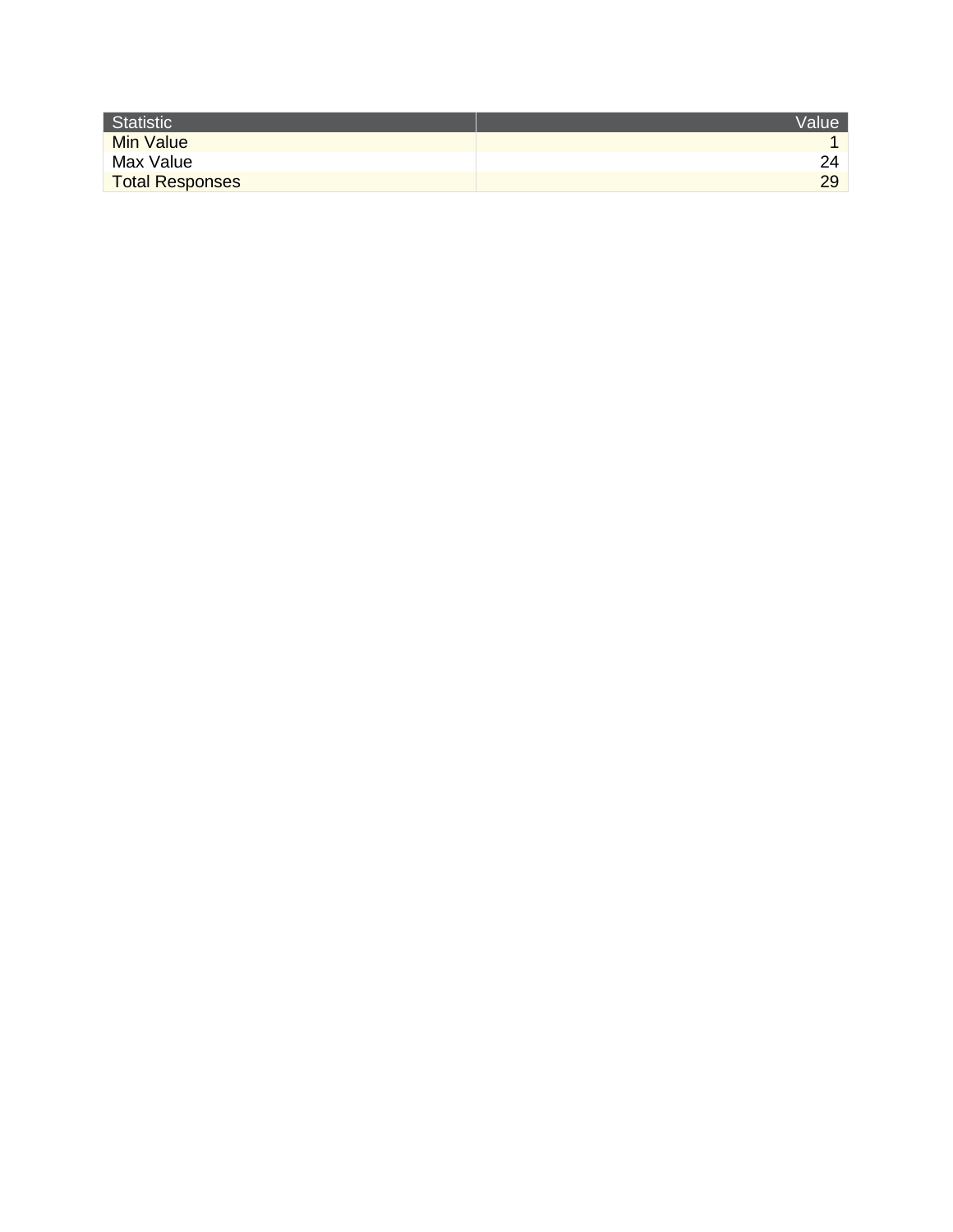#### **30. OVERALL EXPERIENCE IN LJML What was the best aspect of your major in literature at PLNU?**

#### Text Response

Various faculty members like Art Seamans.

London Term, 2004, study abroad cohort

Variety of perspectives and content, amazing professors

The Profs

Reading and writing constantly

connections to professors & Wood's lit theory class

Good foundational introduction to literature, literary criticism, and writing. Rooted in canonical lineage. Diversity of voices. Karl Martin.

The personal connection with the professors.

Reading a variety of books, poems, and essays from different time periods.

**TOLERANCE** 

Interactions with professors

the class discussions and personal relationships with professors and classmates

Being exposed to new novels and new ideas through fiction, lively discussion and passionate people

Discussions led by professors. Reading selections. The spirit of fellowship in the LJML department.

Discussing with classmates and teachers how class reading material was relevant to our contemporary society/our personal lives.

Gaining confidence and credibility

Reading varied texts, discussions, most professors, etc.

The peer friends I made in the department, and the sense of humor and memories from fun professors and classes.

The opportunity to work closely with my professors, such as Arthur Seamans, and to engage in critical analysis in small classes

my relationship w/the professors

The professors! They took the time to really understand me, so that I could understand the curriculum

The professors

**Discussion** 

The best aspect of majoring in literature was growing in my ability to analyze, critique and synthesize the voices of other authors in relationship to my own.

My literature courses provided me with the critical thinking skills necessary for life and teaching literature to 7-12 grade students. My linguistics courses, specifically the Structure of the English Language Course, provided me with a SOLID foundation for teaching English to students with English as a Second Language as well as grammar to all of my students. I felt very well prepared to teach and to enter the broader community as thinking individual.

A deeper, more mature appreciation for marginalized groups in general (women writers, African-American writers, world literature) and a more nuanced understanding of the function of literature, especially that without the tidy moral endings I was drawn to in high school. Experience working in the writers' studio with Professor Pate.

I loved how the profs led us to connect the literature we were reading to current social, economic, and political issues. I think I would have become impatient with the lit major if I couldn't see how it was helping me change the world around me, particularly in areas of social injustice.

The Professors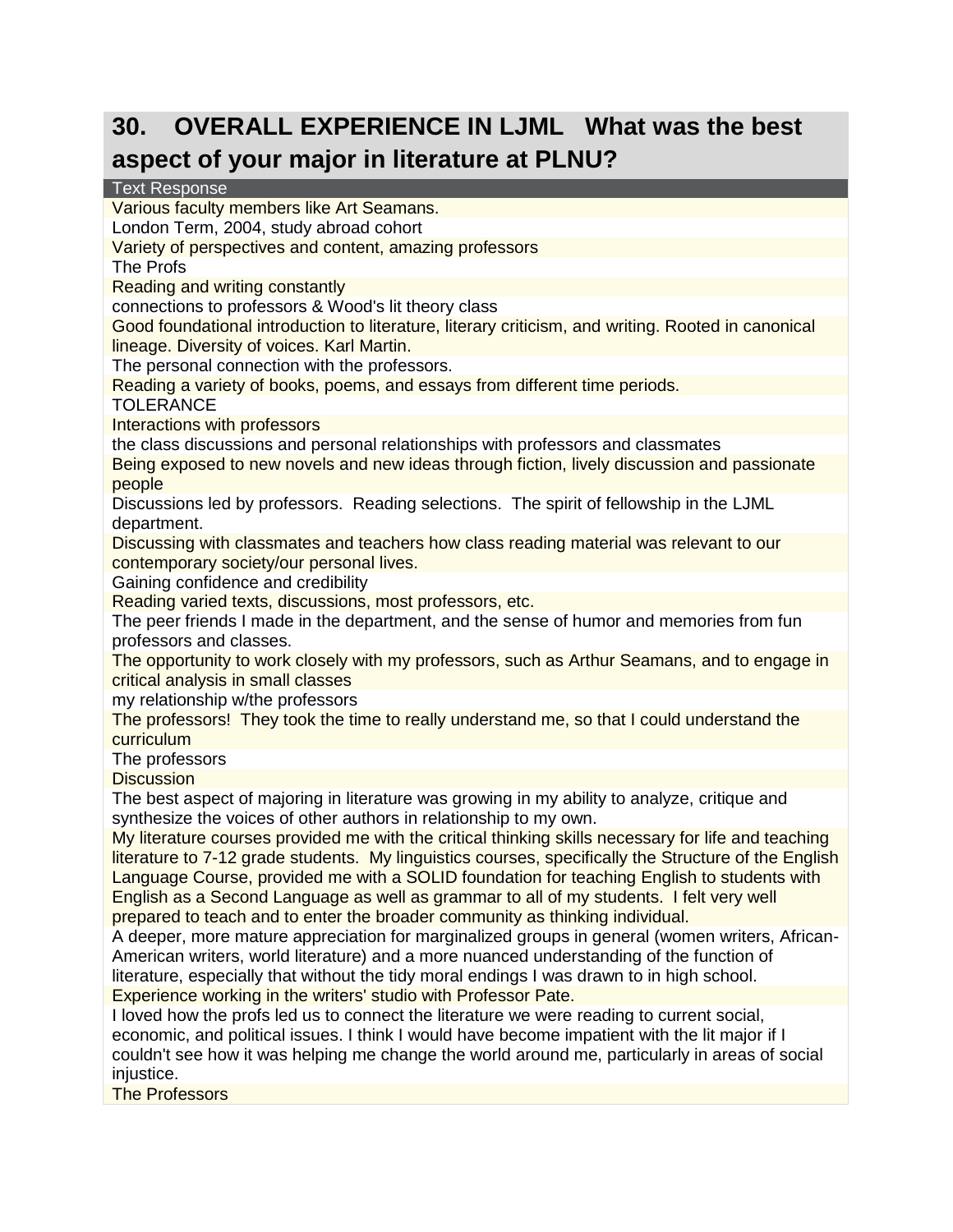| o.                     |  |
|------------------------|--|
| <b>Total Responses</b> |  |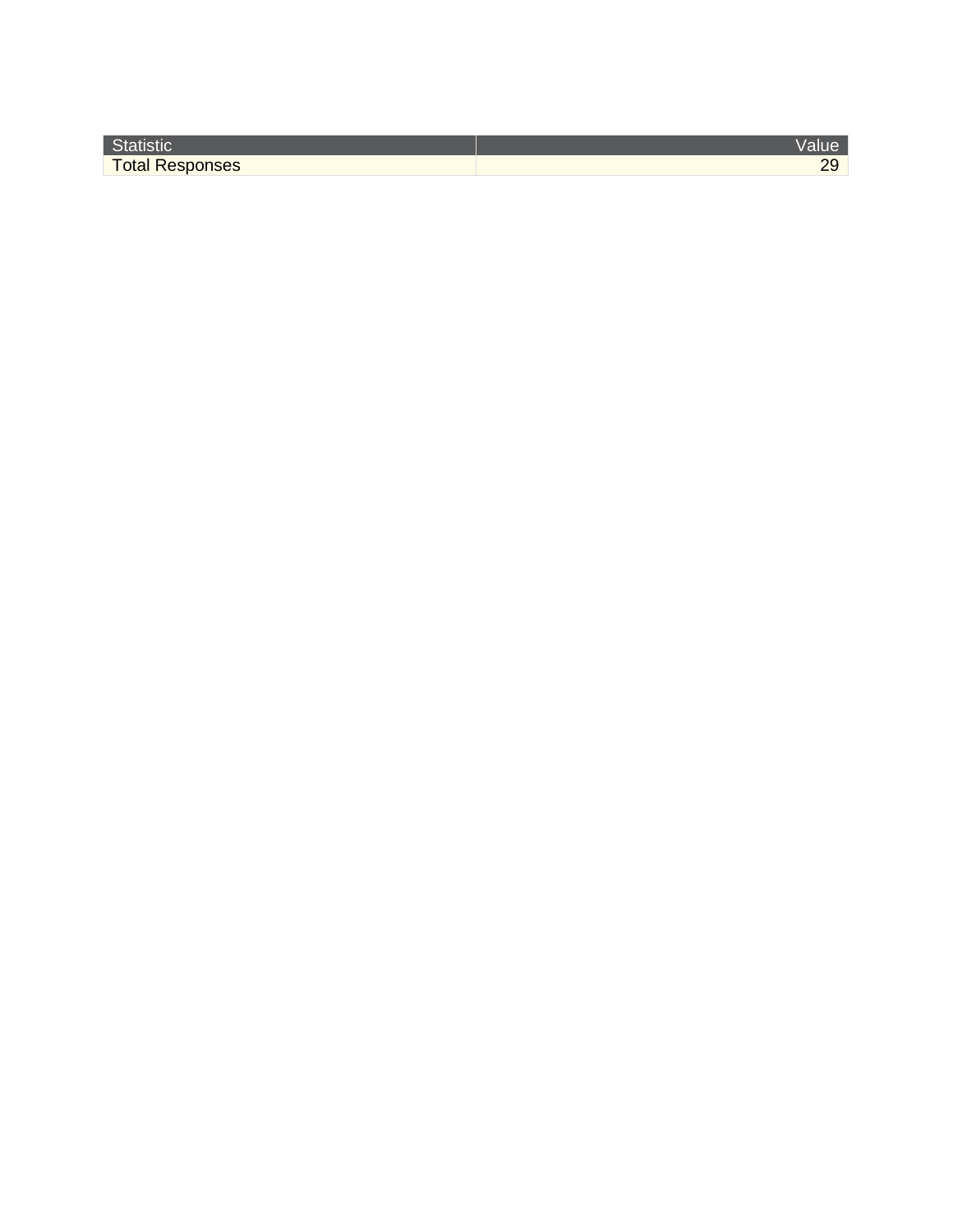#### **31. How could the Department of Literature, Journalism and Modern Languages better serve the needs of its students?**

#### Text Response

More rounded coverage of literary genres, periods, and styles. There were too many glaring holes - and too much conservatism.

Assisting them in more clearly identifying their career goals within the scope of their degree. Expanded programs, courses

Discuss career opportunities other than teaching or writing

Keep the bar high!

more diverse and contemporary literature

Definitely develop the practice of critical engagement earlier. I remember the capstone course totally illuminated all of the literature I was reading in my other classes and thinking: "I wish we had this class earlier in our education." Increase the diversity of voices, branch out to include non-canonical literature and emphasize the value of studying it.

Making studentsa aware that their degree can ve valuable in non-traditional industries Availability of more grammar classes. I wasn't very strong in this area.

MORE SPEAKING SKILLS, WRITING IS PARAMOUNT OF COURSE AND LOVING GOOD LITERATURE!

Expand the scope of the courses offered

require a creative writing course for Lit majors. I never had room in my course load to take one, and it wasn't required, and I wish I'd been able to.

No suggestions- it's been too long for me to remember specific issues

The professors need to remember that people generally try to fit in and appear as if they understand what's going on. Many will hesitate to tell you if they're struggling with issues that have been brought up in class, or if they feel upended and rootless after encountering so many powerful new ideas that are different from their childhood/adolescent thinking and often different from their upbringing. Always remember the person whose faith and understanding may be in chaos due to the influence of college-level ideas. Please give them something to hold onto during chaotic times in their thoughts. What stabilizes you in your own life in this mad world? Share that with them. Remember that not all students are Ph.D.-level thinkers! Instructing us in writing APA format. MLA is not used in grad school.

integrate literary theory earlier

Don't reach too far for the sake of inclusivity and don't restrict discussions/texts based on the prudishness of (many) students.

I would have liked it if professors related discussions to their faith more. This was done in a preachy way at times, but not as much in a devotional sense. I ended up feeling more disillusioned and turned off from faith from many class discussions, not seeing by example how the professors could reconcile their beliefs about the world with their faith. Also, I think the catalogue changed after my year to allow more options for literature courses that would count. If it had for my catalogue, I think I would've taken more multicultural literature courses and had a better survey of world literature. I would have minored in Spanish if the class schedules had not been exactly the same times as my core literature classes that I had to take, so in my opinion having more sections of upper division Spanish or at least being wiling to vary the times from other key LJML classes could be helpful.

By emphasizing a historical approach to literature a bit more, starting with ancient and medieval works

give a better real life perspective of the job market once graduated

It has been quite some time since I graduated, so I have little to say about current practices/offerings.